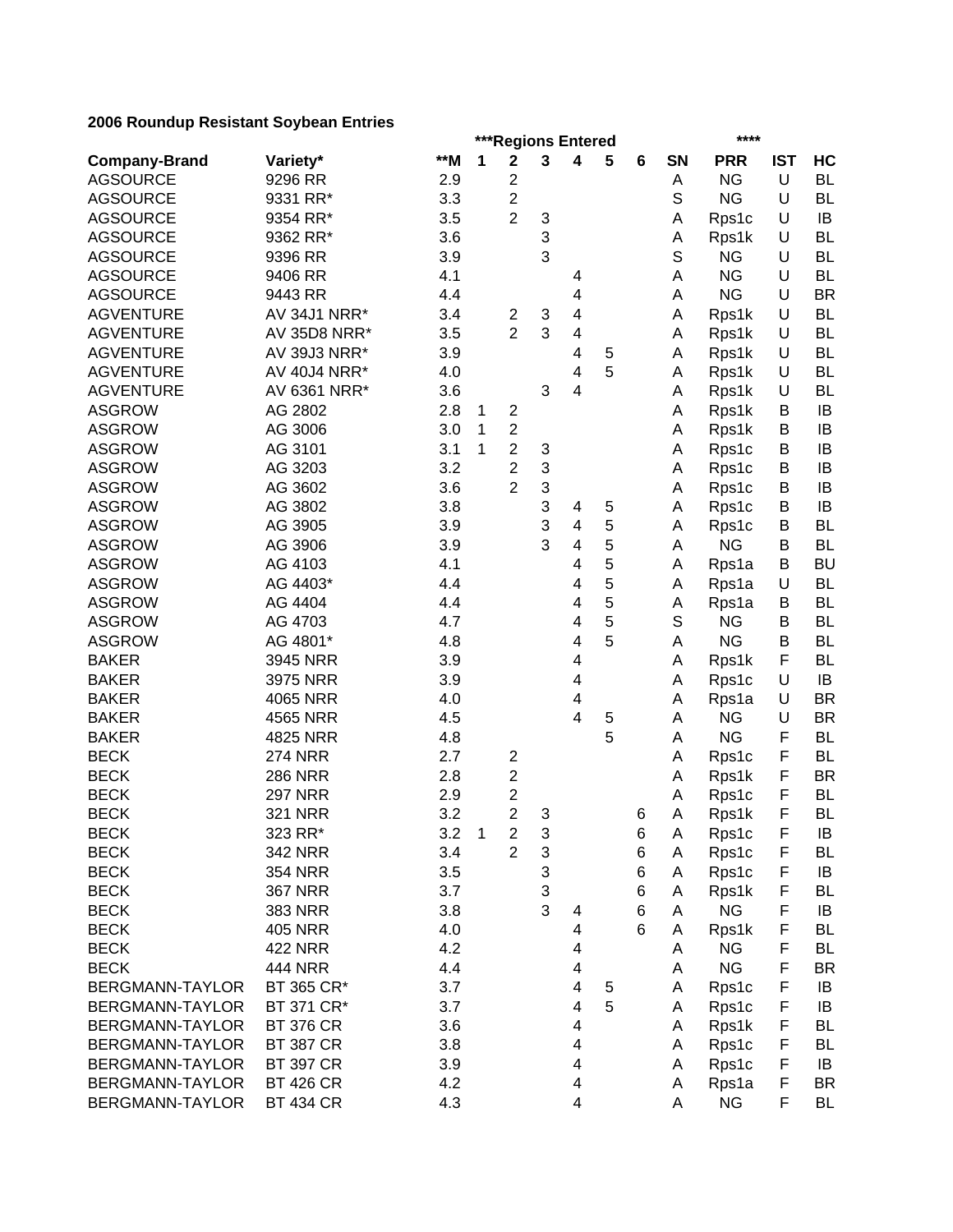|                              |                       |     |              | ***Regions Entered      |   |                         |   |   |             | ****               |            |           |
|------------------------------|-----------------------|-----|--------------|-------------------------|---|-------------------------|---|---|-------------|--------------------|------------|-----------|
| <b>Company-Brand</b>         | Variety*              | **M | 1            | $\mathbf 2$             | 3 | $\overline{\mathbf{4}}$ | 5 | 6 | SN          | <b>PRR</b>         | <b>IST</b> | HC        |
| BERGMANN-TAYLOR              | BT 441 CR*            | 4.4 |              |                         |   | 4                       | 5 |   | Α           | Rps1a              | F          | <b>BL</b> |
| BERGMANN-TAYLOR              | BT 446 CR*            | 4.4 |              |                         |   | 4                       | 5 |   | А           | <b>NG</b>          | F          | <b>BL</b> |
| BERGMANN-TAYLOR              | <b>BT 484 CR</b>      | 4.8 |              |                         |   | 4                       |   |   | А           | <b>NG</b>          | F          | <b>BL</b> |
| <b>BIO GENE</b>              | <b>BG 3806 RN</b>     | 3.8 |              |                         | 3 |                         |   |   | А           | <b>NG</b>          | F          | <b>BL</b> |
| <b>BIO GENE</b>              | <b>BG 3807 RN</b>     | 3.8 |              |                         | 3 |                         |   |   | А           | <b>NG</b>          | F          | IB        |
| <b>BIO GENE</b>              | <b>BG 4200 NRRST*</b> | 4.2 |              |                         |   | 4                       |   |   | Α           | <b>NG</b>          | F          | BL        |
| <b>BIO GENE</b>              | <b>BG 4401 NRR*</b>   | 4.4 |              |                         |   | 4                       |   |   | А           | Rps1a              | F          | <b>BL</b> |
| <b>BIO GENE</b>              | BG 4406 RN*           | 4.4 |              |                         |   | 4                       |   |   | Α           | <b>NG</b>          | F          | <b>BR</b> |
| <b>BIO GENE</b>              | <b>BG 4407 RN</b>     | 4.4 |              |                         |   | 4                       |   |   | А           | ?                  | F          | BL        |
| <b>CROW'S</b>                | C 2015 R*             | 2.0 | 1            |                         |   |                         |   |   | A           | Rps1k              | U          | IB        |
| <b>CROW'S</b>                | C 2417 R*             | 2.4 | 1            |                         |   |                         |   |   | Α           | Rps1k              | U          | IB        |
| <b>CROW'S</b>                | C 2617 R*             | 2.6 | 1            |                         |   |                         |   |   | A           | <b>NG</b>          | U          | <b>BL</b> |
| <b>CROW'S</b>                | C 2815 R*             | 2.8 | 1            | $\overline{2}$          |   |                         |   |   | A           | Rps1c              | U          | <b>BL</b> |
| <b>CROW'S</b>                | C 3015 R*             | 3.0 | 1            | $\overline{c}$          |   |                         |   |   | A           | Rps1c              | U          | BL        |
| <b>CROW'S</b>                | C 3618 R*             | 3.6 |              | $\overline{2}$          | 3 |                         |   |   | A           | Rps1c              | U          | IB        |
| <b>CROW'S</b>                | C 3715 R*             | 3.7 |              |                         | 3 |                         |   |   | A           | Rps1c              | U          | IB        |
| <b>CROW'S</b>                | C 4817 R              | 4.8 |              |                         |   |                         | 5 |   | А           | Rps1a              | U          | IB        |
| <b>DAIRYLAND</b>             | <b>DSR-2200 RR</b>    | 2.2 | $\mathbf 1$  |                         |   |                         |   |   | S           | <b>NG</b>          | В          | <b>BL</b> |
| <b>DAIRYLAND</b>             | <b>DSR-2300 RR</b>    | 2.3 | 1            |                         |   |                         |   |   | $\mathbb S$ | <b>NG</b>          | В          | <b>BL</b> |
| <b>DAIRYLAND</b>             | DSR-234 RR*           | 2.3 | 1            | $\overline{2}$          |   |                         |   |   | $\mathbb S$ | Seg1k              | U          | <b>BL</b> |
| <b>DAIRYLAND</b>             | <b>DSR-2511 RR</b>    | 2.5 | 1            |                         |   |                         |   |   | А           | <b>NG</b>          | В          | <b>BL</b> |
| <b>DAIRYLAND</b>             | DSR-2702 RRSTS        | 2.7 | 1            | $\overline{2}$          |   |                         |   |   | S           | <b>NG</b>          | B          | BL        |
| <b>DAIRYLAND</b>             | DSR-2800 RRSTS        | 2.8 | 1            |                         |   |                         |   |   | S           | Seg1c              | B          | IB        |
| <b>DAIRYLAND</b>             | <b>DSR-2820 RR</b>    | 2.8 | 1            | $\overline{\mathbf{c}}$ |   |                         |   |   | S           | <b>NG</b>          | B          | <b>BL</b> |
| <b>DAIRYLAND</b>             | DSR-2850 RRSTSHP*     | 2.8 | 1            | $\overline{c}$          |   |                         |   | 6 | B           | <b>NG</b>          | B          | <b>BL</b> |
| <b>DAIRYLAND</b>             | <b>DSR-2929 RR</b>    | 2.9 | 1            | $\overline{2}$          | 3 |                         |   | 6 | Α           | <b>NG</b>          | B          | <b>BL</b> |
| <b>DAIRYLAND</b>             | DSR-3000 RRSTS*       | 3.0 | 1            | 2                       | 3 |                         |   |   | S           | Rps1k              | В          | BL        |
| <b>DAIRYLAND</b>             | DSR-3003 RRSTS        | 3.0 | 1            | $\overline{2}$          | 3 |                         |   |   | S           | ΝG                 | В          | <b>BL</b> |
| <b>DAIRYLAND</b>             | DSR-301 RR*           | 3.0 | 1            | $\overline{2}$          | 3 |                         |   |   | A           | <b>NG</b>          | B          | <b>BL</b> |
| <b>DAIRYLAND</b>             | <b>DSR-3130 RR</b>    | 3.1 | 1            | $\overline{2}$          | 3 |                         |   | 6 | Α           | Seg1k              | В          | <b>BL</b> |
| <b>DAIRYLAND</b>             | <b>DSR-3400 RR</b>    | 3.4 |              | $\overline{2}$          | 3 |                         |   | 6 | А           | <b>NG</b>          | В          | <b>BL</b> |
| <b>DAIRYLAND</b>             | DSR-3500 RR*          | 3.5 |              | $\overline{c}$          | 3 |                         |   |   |             |                    | В          | <b>BL</b> |
| <b>DAIRYLAND</b>             | <b>DSR-3603 RR</b>    | 3.6 |              | $\overline{c}$          | 3 |                         |   |   | Α           | Rps1k              | В          | <b>BL</b> |
| <b>DAIRYLAND</b>             | DSR-3801 RRSTS*       |     |              | $\overline{2}$          | 3 |                         |   |   | Α<br>А      | Rps1k<br><b>NG</b> | B          | IB        |
|                              |                       | 3.8 |              |                         |   |                         |   |   |             |                    |            | BL        |
| DAIRYLAND                    | <b>DSR-385 RR</b>     | 3.8 |              |                         | 3 |                         |   |   | А           | <b>NG</b>          | В          |           |
| <b>DEKALB</b>                | DKB 24-52             | 2.4 | $\mathbf{1}$ |                         |   |                         |   |   | Α           | <b>NG</b>          | B          | BL        |
| <b>DEKALB</b>                | DKB 26-53             | 2.6 | 1            |                         |   |                         |   |   | S           | Rps1c              | B          | IB        |
| <b>DEKALB</b>                | DKB 38-52*            | 3.8 |              |                         | 3 | 4                       |   |   | Α           | Rps1c              | В          | <b>BU</b> |
| <b>DEKALB</b>                | DKB 40-51*            | 4.0 |              |                         |   | 4                       | 5 |   | Α           | <b>NG</b>          | B          | IB        |
| <b>DEKALB</b>                | DKB 42-51*            | 4.2 |              |                         |   | 4                       | 5 |   | Α           | Rps1c              | B          | IB        |
| <b>DEKALB</b>                | DKB 46-51*            | 4.6 |              |                         |   | $\overline{4}$          | 5 |   | A           | <b>NG</b>          | B          | <b>BL</b> |
| <b>DELTA &amp; PINE LAND</b> | DP 4331 RR            | 4.3 |              |                         |   |                         | 5 |   | Α           | Rps1a              | U          | BL        |
| <b>DELTA &amp; PINE LAND</b> | DP 4724 RR            | 4.7 |              |                         |   |                         | 5 |   | Α           | Rps1k              | U          | BL        |
| <b>DELTA &amp; PINE LAND</b> | <b>DP 4919 RRS</b>    | 4.9 |              |                         |   |                         | 5 |   | S           | <b>ND</b>          | U          | BL        |
| <b>DELTA KING</b>            | DK 3964               | 3.9 |              |                         |   | 4                       | 5 |   | A           | <b>NG</b>          | F          | <b>BL</b> |
| <b>DELTA KING</b>            | DK 3967               | 3.9 |              |                         |   | 4                       | 5 |   | Α           | Rps1c              | F          | <b>BL</b> |
| <b>DELTA KING</b>            | DK 3968*              | 3.9 |              |                         |   | 4                       | 5 |   | A           | Rps1c              | F          | <b>BU</b> |
| <b>DELTA KING</b>            | DK 4461               | 4.6 |              |                         |   | 4                       | 5 |   | A           | Rps1a              | F          | <b>BL</b> |
| <b>DELTA KING</b>            | DK 4667               | 4.6 |              |                         |   | $\overline{\mathbf{4}}$ | 5 |   | A           | <b>NG</b>          | F          | <b>BL</b> |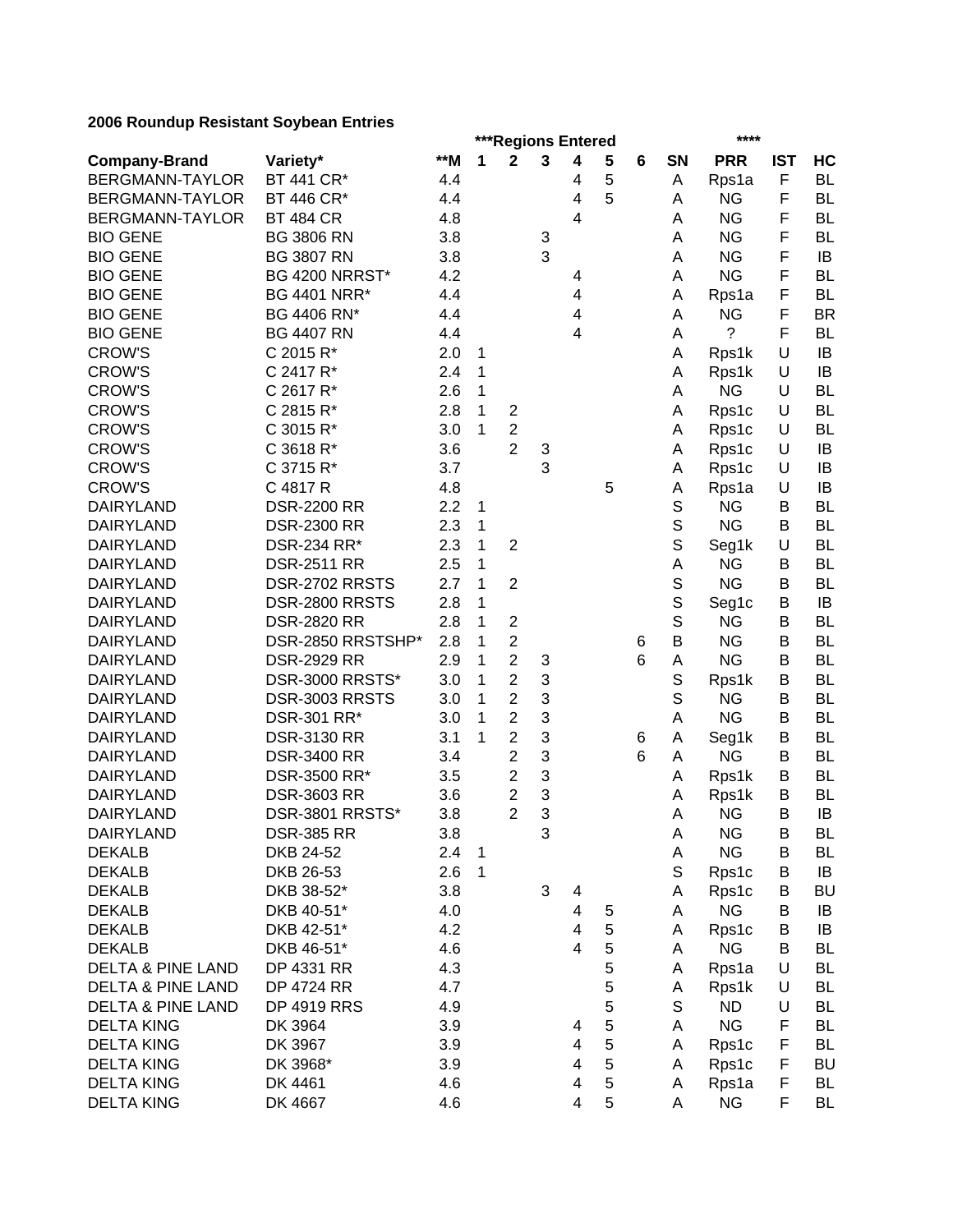|                      |                   |       |   | ***Regions Entered      |   |                         |   |   |             | ****       |            |           |
|----------------------|-------------------|-------|---|-------------------------|---|-------------------------|---|---|-------------|------------|------------|-----------|
| <b>Company-Brand</b> | Variety*          | $*$ M | 1 | $\mathbf 2$             | 3 | $\overline{\mathbf{4}}$ | 5 | 6 | SN          | <b>PRR</b> | <b>IST</b> | HC        |
| <b>DELTA KING</b>    | DK 4763*          | 4.7   |   |                         |   | 4                       | 5 |   | Α           | <b>NG</b>  | F          | <b>BL</b> |
| <b>DELTA KING</b>    | DK 4764           | 4.7   |   |                         |   | 4                       | 5 |   | Α           | <b>NG</b>  | F          | <b>BR</b> |
| <b>DELTA KING</b>    | DK 4866           | 4.8   |   |                         |   | 4                       | 5 |   | Α           | Rps1a      | F          | <b>BL</b> |
| <b>DELTA KING</b>    | DK 4967           | 4.9   |   |                         |   | 4                       | 5 |   | S           | <b>NG</b>  | F          | <b>BL</b> |
| <b>DELTA KING</b>    | DK 4968           | 4.9   |   |                         |   | 4                       | 5 |   | $\mathbb S$ | <b>NG</b>  | F          | IB        |
| <b>DELTA KING</b>    | DK 5066           | 5.0   |   |                         |   |                         | 5 |   | Α           | <b>NG</b>  | F          | IB        |
| <b>DELTA KING</b>    | DK 5161           | 5.1   |   |                         |   |                         | 5 |   | Α           | <b>NG</b>  | F          | <b>BU</b> |
| <b>DELTA KING</b>    | <b>DK 52K6</b>    | 5.2   |   |                         |   |                         | 5 |   | R?          | <b>NG</b>  | F          | <b>BL</b> |
| <b>DELTA KING</b>    | DK 5366           | 5.3   |   |                         |   |                         | 5 |   | Α           | <b>NG</b>  | F          | <b>BR</b> |
| <b>DELTA KING</b>    | DK 5567           | 5.5   |   |                         |   |                         | 5 |   | Α           | Rps1c      | F          | <b>BL</b> |
| <b>DELTA KING</b>    | <b>DK 55T6</b>    | 5.6   |   |                         |   |                         | 5 |   | Α           | <b>NG</b>  | F          | <b>BU</b> |
| <b>DELTA KING</b>    | DK XTJ 39T6       | 3.9   |   |                         |   | 4                       | 5 |   | Α           | <b>NG</b>  | F          | <b>BL</b> |
| <b>DELTA KING</b>    | <b>DK XTJ 703</b> | 5.0   |   |                         |   |                         | 5 |   | S           | <b>NG</b>  | F          | <b>BL</b> |
| <b>DELTA KING</b>    | <b>DK XTJ 704</b> | 5.0   |   |                         |   |                         | 5 |   | Α           | <b>NG</b>  | F          | <b>BL</b> |
| <b>DELTA KING</b>    | <b>DK XTJ 744</b> | 4.4   |   |                         |   | 4                       | 5 |   | A           | <b>NG</b>  | F          | <b>BL</b> |
| <b>DELTA KING</b>    | <b>DK XTJ 750</b> | 4.9   |   |                         |   | 4                       | 5 |   | Α           | <b>NG</b>  | F          | <b>BL</b> |
| <b>DELTA KING</b>    | <b>DK XTJ 753</b> | 5.3   |   |                         |   |                         | 5 |   | R?          | <b>NG</b>  | F          | <b>BL</b> |
| <b>DERAEDT</b>       | 2121 RR*          | 2.3   |   |                         |   |                         |   |   | S           | <b>NG</b>  | U          | <b>BL</b> |
|                      |                   |       | 1 |                         |   |                         |   |   |             |            | U          |           |
| <b>DERAEDT</b>       | 2660 NRR*         | 2.6   | 1 |                         |   |                         |   |   | Α           | <b>NG</b>  |            | <b>BL</b> |
| <b>DERAEDT</b>       | <b>2677 NRR</b>   | 2.6   | 1 |                         |   |                         |   |   | А           | <b>NG</b>  | U          | <b>BL</b> |
| <b>DERAEDT</b>       | <b>2870 NRR</b>   | 2.8   | 1 |                         |   |                         |   |   | Α           | <b>NG</b>  | U          | <b>BL</b> |
| <b>DIENER</b>        | 2510 CR           | 2.5   | 1 |                         |   |                         |   |   | Α           | Rps1a      | U          | <b>BL</b> |
| <b>DIENER</b>        | 2605 CR*          | 2.6   | 1 | $\overline{2}$          |   |                         |   |   | Α           | <b>NG</b>  | F          | <b>BL</b> |
| <b>DIENER</b>        | 2980 CR           | 2.9   | 1 |                         |   |                         |   |   | Α           | Rps1c      | F          | <b>BL</b> |
| <b>DIENER</b>        | 3120 CR           | 3.1   | 1 | $\overline{c}$          |   |                         |   |   | Α           | Rps1k      | F          | IB        |
| <b>DIENER</b>        | 3130 RR*          | 3.1   |   | $\overline{c}$          |   |                         |   |   | S           | Rps1c      | F          | <b>BL</b> |
| <b>DIENER</b>        | 3205 CR           | 3.2   |   | $\overline{c}$          |   |                         |   |   | A           | Rps1k      | F          | IB        |
| <b>DIENER</b>        | 3300 CR           | 3.3   |   | $\overline{c}$          |   |                         |   |   | Α           | Rps1k      | F          | IB        |
| <b>DIENER</b>        | 3405 CR           | 3.4   |   | $\overline{2}$          | 3 |                         |   |   | A           | Rps1k      | F          | <b>BL</b> |
| <b>DIENER</b>        | 3610 CR           | 3.6   |   |                         | 3 |                         |   |   | A           | Rps1c      | F          | IB        |
| <b>DIENER</b>        | 3782 CR           | 3.7   |   |                         | 3 |                         |   |   | Α           | Rps1c      | F          | <b>BU</b> |
| <b>DIENER</b>        | 3805 CR*          | 3.8   |   |                         | 3 |                         |   |   | Α           | Rps1k      | F          | <b>BL</b> |
| <b>DIENER</b>        | 3950 CR           | 3.9   |   |                         | 3 |                         |   |   | Α           | <b>NG</b>  | F          | <b>BL</b> |
| <b>DIENER</b>        | 4020 CR*          | 4.0   |   |                         | 3 |                         |   |   | Α           | Rps1c      | F          | <b>BL</b> |
| <b>DIENER</b>        | 4725 CR*          | 4.8   |   |                         |   |                         | 5 |   | A           | <b>NG</b>  | F.         | BL        |
| DYNA-GRO             | 31A48             | 4.8   |   |                         |   |                         | 5 |   | S           | Rps1a      | B          | BL        |
| DYNA-GRO             | 32C38             | 3.8   |   |                         | 3 | 4                       |   |   | Α           | Rps1c      | B          | IB        |
| DYNA-GRO             | 35D33             | 3.3   |   | $\overline{\mathbf{c}}$ |   |                         |   |   | Α           | Rps1k      | B          | IB        |
| DYNA-GRO             | 36J29             | 2.9   | 1 | $\overline{2}$          |   |                         |   |   | Α           | <b>NG</b>  | B          | <b>BL</b> |
| DYNA-GRO             | 37A44             | 4.4   |   |                         |   | 4                       | 5 |   | Α           | <b>NG</b>  | B          | <b>BR</b> |
| DYNA-GRO             | 37R39             | 3.9   |   |                         | 3 |                         |   |   | Α           | Rps1k      | B          | <b>BU</b> |
| DYNA-GRO             | 39V26             | 2.6   | 1 |                         |   |                         |   |   | Α           | <b>NG</b>  | B          | <b>BL</b> |
| DYNA-GRO             | SX06136           | 3.6   |   |                         | 3 |                         |   |   | Α           | <b>NG</b>  | В          | BL        |
| DYNA-GRO             | SX06325           | 2.5   | 1 |                         |   |                         |   |   | Α           | <b>NG</b>  | В          | <b>BL</b> |
| DYNA-GRO             | SX06530           | 3.0   |   | $\overline{c}$          |   |                         |   |   | Α           | Rps1c      | В          | <b>BU</b> |
| DYNA-GRO             | SX06646           | 4.6   |   |                         |   |                         | 5 |   | Α           | <b>NG</b>  | В          | <b>BL</b> |
| DYNA-GRO             | SX06842           | 4.2   |   |                         |   | 4                       |   |   | А           | <b>NG</b>  | В          | <b>BL</b> |
| <b>EXCEL</b>         | 8192 RR           | 1.9   | 1 |                         |   |                         |   |   | S           | Seg1k      | В          | <b>BL</b> |
| <b>EXCEL</b>         | 8200 RR           | 2.0   | 1 |                         |   |                         |   |   | S           | Seg1k      | В          | <b>BL</b> |
|                      |                   |       |   |                         |   |                         |   |   |             |            |            |           |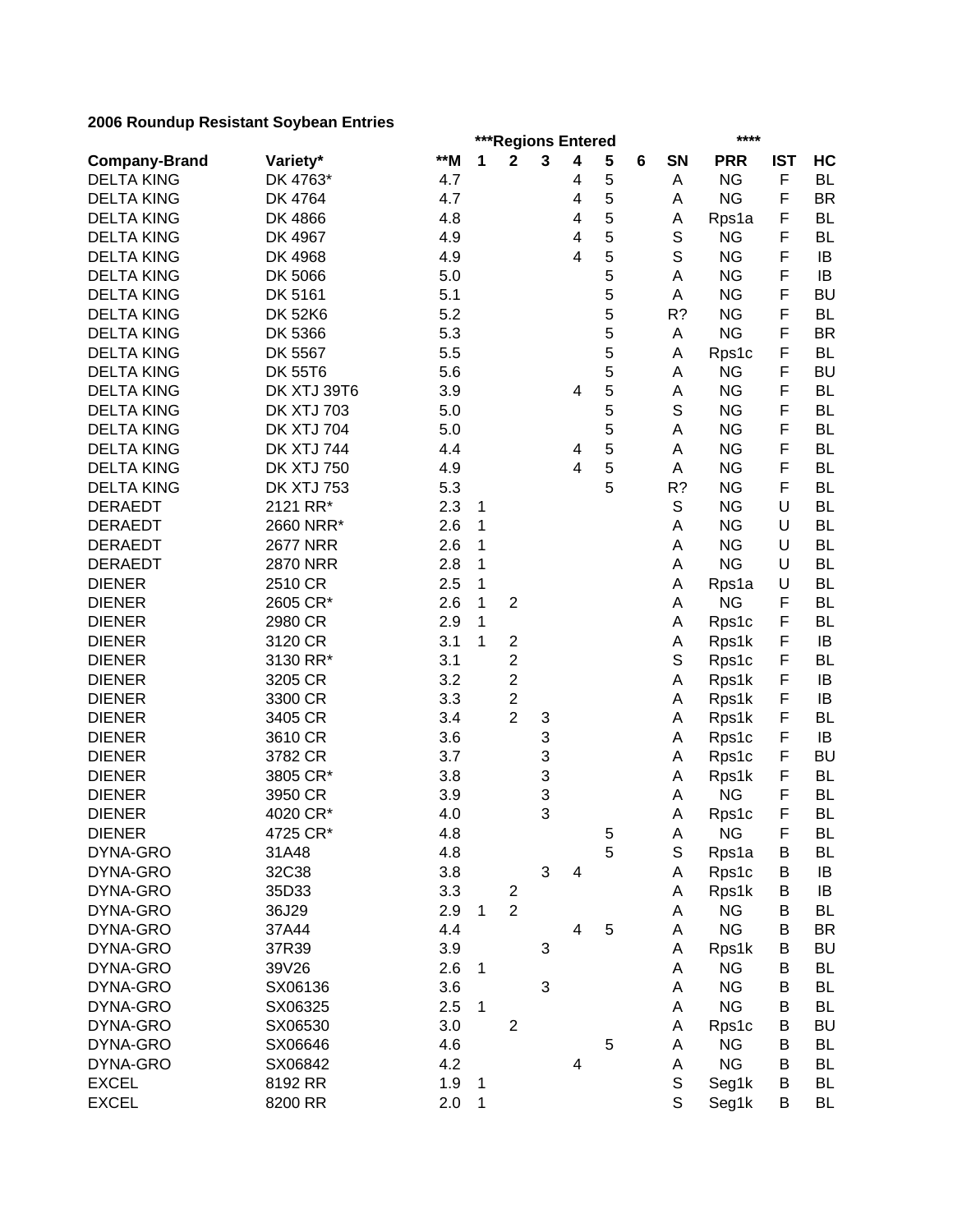|                                    |                    |     |              |                                           |                           | ***Regions Entered      |        |   |             | ****       |            |           |
|------------------------------------|--------------------|-----|--------------|-------------------------------------------|---------------------------|-------------------------|--------|---|-------------|------------|------------|-----------|
| <b>Company-Brand</b>               | Variety*           | **M | 1            | $\mathbf 2$                               | 3                         | $\overline{\mathbf{4}}$ | 5      | 6 | SN          | <b>PRR</b> | <b>IST</b> | HC        |
| <b>EXCEL</b>                       | 8204 RR            | 2.0 | 1            |                                           |                           |                         |        |   | $\mathbb S$ | <b>NG</b>  | B          | <b>BL</b> |
| <b>EXCEL</b>                       | 8219 RR            | 2.1 | 1            |                                           |                           |                         |        |   | $\mathbb S$ | <b>NG</b>  | B          | <b>BL</b> |
| <b>EXCEL</b>                       | 8232 RR            | 2.3 | 1            |                                           |                           |                         |        |   | $\mathsf S$ | <b>NG</b>  | B          | <b>BL</b> |
| <b>EXCEL</b>                       | 8236 NRR           | 2.3 | 1            |                                           |                           |                         |        |   | R?          | Seg1k      | U          | <b>BL</b> |
| <b>EXCEL</b>                       | 8238 RR            | 2.3 | 1            |                                           |                           |                         |        |   | $\mathbb S$ | <b>NG</b>  | В          | <b>BL</b> |
| <b>EXCEL</b>                       | 8259 RR            | 2.6 | 1            |                                           |                           |                         |        |   | $\mathbb S$ | Rps1k      | В          | <b>BL</b> |
| <b>EXCEL</b>                       | 8271 NRR           | 2.7 |              | $\overline{2}$                            |                           |                         |        |   | A           | <b>NG</b>  | B          | <b>BL</b> |
| <b>EXCEL</b>                       | 8287 RRSTS         | 2.8 | 1            |                                           |                           |                         |        |   | $\mathsf S$ | <b>NG</b>  | B          | <b>BL</b> |
| <b>EXCEL</b>                       | 8294 RR            | 3.0 | 1            |                                           |                           |                         |        |   | $\mathbb S$ | Seg1c      | В          | IB        |
| <b>EXCEL</b>                       | 8308 NRR           | 3.1 | 1            | $\boldsymbol{2}$                          |                           |                         |        |   | Α           | Seg1k      | В          | <b>BL</b> |
| <b>EXCEL</b>                       | <b>8322 NNRR</b>   | 3.2 |              | $\overline{c}$                            |                           |                         |        |   | A           | <b>NG</b>  | В          | <b>BL</b> |
| <b>EXCEL</b>                       | 8343 NRR           | 3.4 | 1            | $\overline{2}$                            |                           |                         |        |   | Α           | <b>NG</b>  | В          | IB        |
| <b>EXCEL</b>                       | <b>8357 NNRR</b>   | 3.5 |              |                                           | 3                         |                         |        |   | Α           | Rps1k      | В          | <b>BL</b> |
| <b>EXCEL</b>                       | 8367 NRR           | 3.6 |              |                                           | 3                         |                         |        |   | A           | Rps1k      | В          | <b>BL</b> |
| <b>EXCEL</b>                       | 8369 NRR           | 3.6 |              |                                           | 3                         |                         |        |   | A           | <b>NG</b>  | B          | IB        |
| <b>EXCEL</b>                       | 8377 NRRSTS        | 3.7 |              |                                           |                           | 4                       |        |   | A           | <b>NG</b>  | B          | IB        |
| <b>EXCEL</b>                       | 8394 NRR           | 3.9 |              |                                           |                           | 4                       |        |   | A           | <b>NG</b>  | B          | <b>BU</b> |
| <b>EXCEL</b>                       | <b>8396 RRSTS</b>  | 3.9 |              |                                           | $\ensuremath{\mathsf{3}}$ |                         |        |   | $\mathbb S$ | <b>NG</b>  | В          | <b>BL</b> |
| <b>EXCEL</b>                       | 8416 NRR           | 4.0 |              |                                           | 3                         |                         |        |   | A           | <b>NG</b>  | B          | <b>BL</b> |
| <b>EXCEL</b>                       | 8427 NRRSTS        | 4.2 |              |                                           |                           | 4                       |        |   | А           | <b>NG</b>  | B          | <b>BL</b> |
| <b>EXCEL</b>                       | 8430 NNRRSTS       | 4.3 |              |                                           |                           | $\overline{4}$          |        |   | A           | <b>NG</b>  | B          | <b>BL</b> |
| <b>EXCEL</b>                       | <b>8447 NRR</b>    | 4.7 |              |                                           |                           |                         | 5      |   | A           | <b>NG</b>  | B          | <b>BL</b> |
| <b>EXCEL</b>                       | 8448 NRR           | 4.4 |              |                                           |                           |                         | 5      |   | A           | <b>NG</b>  | B          | <b>BL</b> |
| <b>EXCEL</b>                       | 8450 NRR           | 4.5 |              |                                           |                           |                         | 5      |   | A           | <b>NG</b>  | B          | <b>BL</b> |
| <b>EXCEL</b>                       | 8455 NRR           | 4.5 |              |                                           |                           | 4                       |        |   | А           | <b>NG</b>  | U          | IB        |
| <b>EXCEL</b>                       | 8481 NRR           | 4.8 |              |                                           |                           |                         | 5      |   | A           | <b>NG</b>  | B          | <b>BL</b> |
| <b>EXCEL</b>                       | 8512 NRR           | 5.1 |              |                                           |                           |                         | 5      |   | A           | <b>NG</b>  | B          | M         |
| <b>FARM ADVANTAGE</b>              | FA 7285 N          | 2.8 | 1            |                                           |                           |                         |        |   | Α           | <b>NG</b>  | F          | <b>BL</b> |
| <b>FARM ADVANTAGE</b>              | FA 7316            | 3.1 | 1            |                                           |                           |                         |        |   | S           | Rps1c      | В          | <b>BL</b> |
| <b>FONTANELLE</b>                  | 8184 RR*           | 2.8 | 1            |                                           |                           |                         |        |   | S           | Rps1k      | В          | IB        |
| <b>FS HISOY</b>                    | <b>HS 2645</b>     | 2.6 | 1            |                                           |                           |                         |        |   | S           | Rps1c      | U          | IB        |
| <b>FS HISOY</b>                    | <b>HS 2846</b>     | 2.8 | 1            | $\overline{\mathbf{c}}$                   |                           |                         |        |   | А           | Rps1c      | U          | <b>BL</b> |
| <b>FS HISOY</b>                    | <b>HS 2956</b>     | 2.9 | 1            | $\boldsymbol{2}$                          |                           |                         |        |   | A           | <b>NG</b>  | U          | IB        |
| <b>FS HISOY</b>                    | <b>HS 3156</b>     | 3.1 |              | $\overline{2}$                            | 3                         |                         |        |   | A           | Rps1c      | U          | IB        |
| FS HISOY                           | <b>HS 3266</b>     | 3.2 | $\mathbf{1}$ | $\overline{c}$                            | 3                         |                         |        |   | A           | Rps1k      | U          | BL        |
| <b>FS HISOY</b>                    | <b>HS 3536</b>     | 3.5 |              | $\overline{2}$                            | 3                         |                         |        |   | Α           | Rps1k      | U          | BL        |
| <b>FS HISOY</b>                    | <b>HS 3846</b>     | 3.8 |              |                                           | 3                         | 4                       | 5      |   | A           | Rps1c      | U          | <b>BU</b> |
| <b>FS HISOY</b>                    | HS 3916*           | 3.7 |              |                                           | 3                         | $\overline{\mathbf{4}}$ |        |   | Α           | Rps1c      | U          | <b>BU</b> |
| FS HISOY                           | HS 4228*           | 4.2 |              |                                           |                           | 4                       | 5      |   | Α           | <b>NG</b>  | U          | BL        |
| <b>FS HISOY</b>                    | <b>HS 4256</b>     | 4.2 |              |                                           |                           | 4                       | 5      |   | Α           | Rps1c      | U          | IB        |
| <b>FS HISOY</b>                    | <b>HS 4456</b>     | 4.4 |              |                                           |                           | 4                       | 5      |   | Α           | <b>NG</b>  | U          | <b>BL</b> |
| <b>FS HISOY</b>                    | <b>HS 4646</b>     | 4.6 |              |                                           |                           | 4                       | 5      |   | Α           | <b>NG</b>  | U          | BL        |
| <b>FS HISOY</b>                    | <b>HS 4856</b>     | 4.8 |              |                                           |                           | $\overline{4}$          | 5      |   | А           | <b>NG</b>  | U          | <b>BL</b> |
| <b>FS HISOY</b>                    | X 06-27            | 2.7 |              |                                           |                           |                         |        |   |             | Rps1k      | U          | IB        |
|                                    |                    | 2.8 | 1<br>1       | 2                                         |                           |                         |        |   | Α           |            | U          | <b>BR</b> |
| <b>FS HISOY</b><br><b>FS HISOY</b> | X 06-28<br>X 06-34 | 3.4 |              | $\overline{c}$<br>$\overline{\mathbf{c}}$ |                           |                         |        |   | Α           | Rps1k      | U          | <b>BL</b> |
|                                    |                    | 3.6 |              | $\overline{2}$                            | 3<br>3                    |                         |        |   | Α           | Rps1c      | U          | <b>BL</b> |
| <b>FS HISOY</b>                    | X 06-36            |     |              |                                           | 3                         |                         |        |   | Α           | Rps1c      | U          |           |
| <b>FS HISOY</b>                    | X 06-38            | 3.8 |              |                                           |                           | 4                       | 5<br>5 |   | Α           | Rps1c      |            | IB        |
| <b>FS HISOY</b>                    | X 06-42            | 4.2 |              |                                           |                           | 4                       |        |   | Α           | <b>NG</b>  | U          | <b>BL</b> |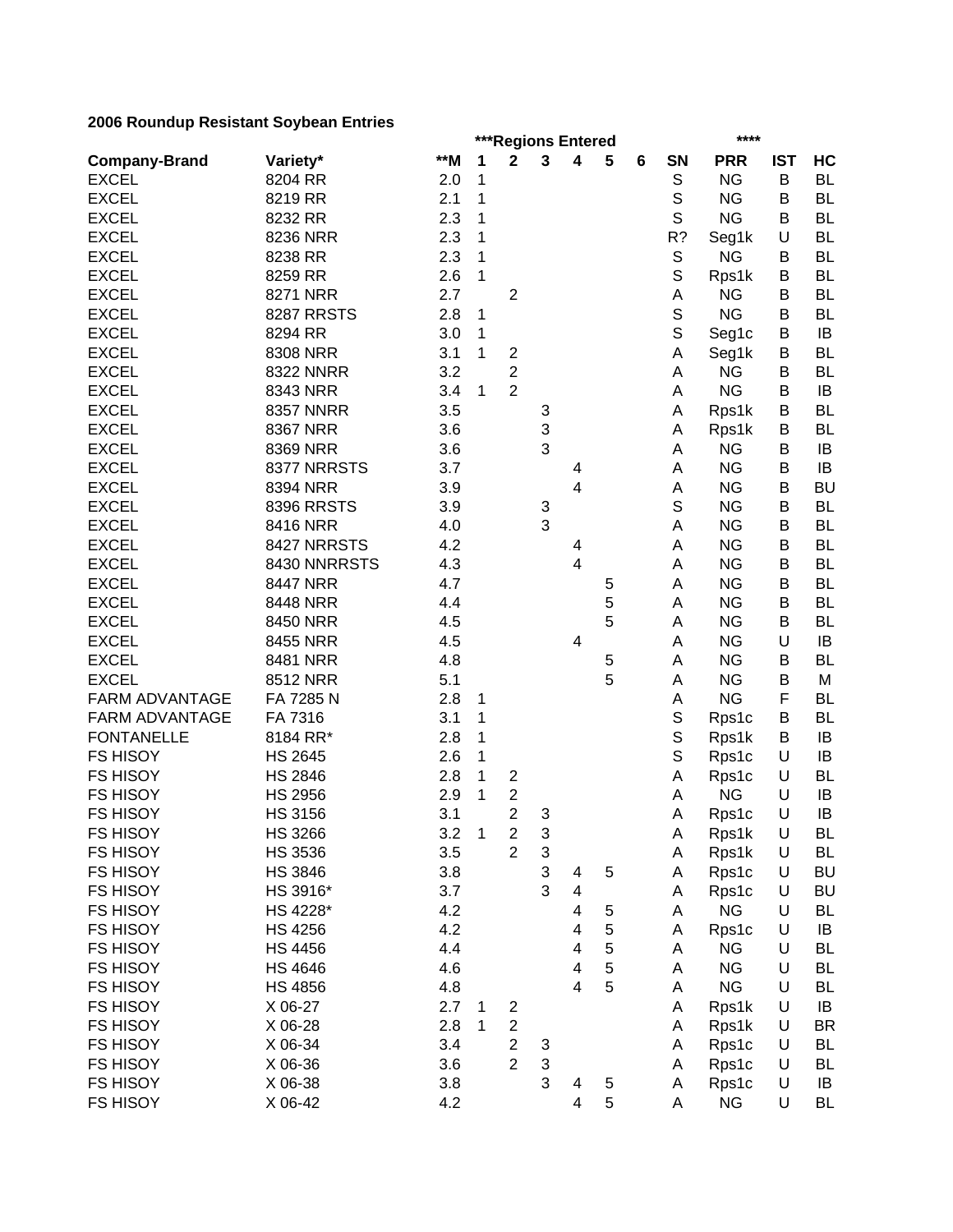|                      |                    |       |   | ***Regions Entered      |   |                         |                |   |             | ****                   |            |                        |
|----------------------|--------------------|-------|---|-------------------------|---|-------------------------|----------------|---|-------------|------------------------|------------|------------------------|
| <b>Company-Brand</b> | Variety*           | $**M$ | 1 | $\mathbf 2$             | 3 | $\overline{\mathbf{4}}$ | 5              | 6 | SN          | <b>PRR</b>             | <b>IST</b> | HC                     |
| <b>FS HISOY</b>      | X 06-46            | 4.6   |   |                         |   | 4                       | 5              |   | Α           | <b>NG</b>              | $\cup$     | IB                     |
| <b>GARST</b>         | 2721 RRN*          | 2.7   | 1 | $\overline{c}$          | 3 |                         |                |   | Α           | Rps1c                  | B          | <b>BL</b>              |
| <b>GARST</b>         | 3512 RRN*          | 3.5   |   | $\mathbf{2}$            | 3 |                         |                | 6 | Α           | Rps1k                  | U          | <b>BL</b>              |
| <b>GARST</b>         | 3624 RRN*          | 3.6   |   | $\overline{2}$          | 3 |                         |                | 6 | A           | Rps1c                  | B          | IB                     |
| <b>GARST</b>         | 4112 RRN*          | 4.1   |   |                         | 3 | 4                       | 5              |   | A           | <b>NG</b>              | U          | <b>BL</b>              |
| <b>GATEWAY</b>       | 3R385*             | 3.8   |   |                         |   | $\overline{\mathbf{4}}$ | 5              |   | A           | Rps1k                  | F          | <b>BL</b>              |
| <b>GATEWAY</b>       | 4R485              | 4.8   |   |                         |   | 4                       | 5              |   | Α           | <b>NG</b>              | F          | <b>BL</b>              |
| <b>GATEWAY</b>       | 4R495              | 4.9   |   |                         |   |                         | 5              |   | Α           | <b>NG</b>              | F          | <b>BL</b>              |
| <b>GATEWAY</b>       | 4RS401*            | 4.0   |   |                         |   | 4                       | 5              |   | A           | Rps1a                  | F          | IB                     |
| <b>GATEWAY</b>       | 4RS421*            | 4.2   |   |                         |   | 4                       | $\overline{5}$ |   | Α           | <b>NG</b>              | F          | <b>BL</b>              |
| <b>GATEWAY</b>       | 4RS455             | 4.5   |   |                         |   | 4                       | 5              |   | Α           | <b>NG</b>              | F          | <b>BL</b>              |
| <b>GREAT HEART</b>   | GT-295 CRR*        | 2.9   |   | $\overline{c}$          | 3 |                         |                | 6 | A           | <b>NG</b>              | U          | <b>BL</b>              |
| <b>GREAT HEART</b>   | GT-345 CRR*        | 3.5   |   | $\overline{c}$          | 3 | 4                       |                | 6 | A           | Rps1k                  | F          | <b>BL</b>              |
| <b>GREAT HEART</b>   | GT-360 CRR*        | 3.6   |   | $\overline{2}$          | 3 | 4                       |                | 6 | A           | Rps1c                  | U          | IB                     |
| <b>GREAT HEART</b>   | <b>GT-444 CRR</b>  | 4.4   |   |                         |   | 4                       |                |   | А           | <b>NG</b>              | U          | <b>BR</b>              |
| <b>GREAT LAKES</b>   | GL 2705 RR*        | 2.7   | 1 | $\overline{\mathbf{c}}$ |   |                         |                | 6 | S           | Rps1k                  | B          | <b>BL</b>              |
| <b>GREAT LAKES</b>   | GL 2719 RR*        | 2.7   | 1 | $\overline{2}$          |   |                         |                | 6 | Α           | Rps1c                  | B          | <b>BL</b>              |
| <b>GREAT LAKES</b>   | GL 2909 RR*        | 2.9   | 1 | $\overline{2}$          |   |                         |                | 6 | Α           | <b>NG</b>              | B          | <b>BR</b>              |
| <b>GREAT LAKES</b>   | GL 3509 RR*        | 3.5   |   |                         | 3 | 4                       |                | 6 | Α           | Rps1k                  | B          | <b>BL</b>              |
| <b>GREAT LAKES</b>   | GL 3629 RR*        | 3.6   |   |                         | 3 | $\overline{\mathbf{4}}$ |                | 6 | Α           | Rps1k                  | B          | <b>BL</b>              |
| <b>GUTWEIN</b>       | H-2448 RR          | 2.4   | 1 |                         |   |                         |                |   | Α           | <b>NG</b>              | F          | <b>BL</b>              |
| <b>GUTWEIN</b>       | H-3606 RR          | 3.6   |   |                         | 3 | 4                       |                |   | S           | Rps1c                  | F          | IB                     |
| <b>GUTWEIN</b>       | H-3631 RR          | 3.6   |   |                         | 3 |                         |                |   | $\mathbb S$ | Rps1k                  | F          | <b>BL</b>              |
| <b>GUTWEIN</b>       | H-3945 RR          | 3.7   |   |                         | 3 | 4                       |                |   | S           | Rps1c                  | F          | <b>BU</b>              |
| <b>GUTWEIN</b>       | H-4878 RR          | 4.8   |   |                         |   |                         | 5              |   | Α           | <b>NG</b>              | U          | <b>BL</b>              |
| <b>HELENA</b>        | 2875               | 2.8   | 1 |                         |   |                         |                |   | А           | Rps1k                  | F          | <b>BL</b>              |
| <b>HELENA</b>        | 2976               | 2.9   | 1 |                         |   |                         |                |   | Α           | <b>NG</b>              | F          | <b>BL</b>              |
| <b>HELENA</b>        | 3114               | 3.1   | 1 | $\overline{c}$          |   |                         |                |   | S           | Rps1c                  | F          | <b>BL</b>              |
| <b>HELENA</b>        | 3576               | 3.5   |   | $\overline{2}$          | 3 |                         |                |   | A           | Rps1k                  | F          | IB                     |
| <b>HELENA</b>        | 3676               | 3.6   |   | $\overline{2}$          | 3 |                         |                |   | A           | Rps1c                  | F          | <b>BL</b>              |
| <b>HELENA</b>        | 3975               | 3.9   |   |                         | 3 | 4                       |                |   | Α           | Rps1a                  | В          | <b>BR</b>              |
| <b>HELENA</b>        | 4375               | 4.3   |   |                         |   | 4                       |                |   | Α           | Rps1a                  | B          | <b>BL</b>              |
| <b>HELENA</b>        | 4576               | 4.5   |   |                         |   | 4                       |                |   | Α           | <b>NG</b>              | F          | <b>BR</b>              |
| <b>HELENA</b>        | 4875               | 4.8   |   |                         |   | 4                       |                |   | A           | <b>NG</b>              | F          | <b>BL</b>              |
| <b>HOBLIT</b>        | <b>HB 287 NRR</b>  | 2.9   |   |                         | 3 |                         |                |   | А           | Rps1c                  | U          | <b>BL</b>              |
| <b>HOBLIT</b>        | <b>HB 335 NRR</b>  | 3.3   |   |                         | 3 |                         |                |   | Α           | Rps1k                  | U          | IB                     |
| <b>HOBLIT</b>        | <b>HB 355 NRR*</b> | 3.5   |   |                         | 3 |                         |                |   | A           | Rps1k                  | U          | <b>BL</b>              |
| <b>HOBLIT</b>        | <b>HB 379 NRR</b>  | 3.7   |   |                         | 3 |                         |                |   | Α           | Rps1k                  | U          | IB                     |
| <b>HOBLIT</b>        | <b>HB 387 NRR</b>  | 3.8   |   |                         | 3 |                         |                |   | Α           | Rps1k                  | U          | <b>BL</b>              |
| <b>HOBLIT</b>        | <b>HB 424 NRR</b>  | 4.2   |   |                         |   | 4                       |                |   | Α           | Rps1c                  | U          | <b>BL</b>              |
| <b>HOFFMAN</b>       | H 3384 CR          | 3.8   |   |                         |   | 4                       |                |   | Α           | Rps1c                  | B          | <b>BL</b>              |
| <b>HOFFMAN</b>       | H 3437 CR          | 4.3   |   |                         |   | 4                       | 5              |   | Α           | <b>NG</b>              | B          | <b>BL</b>              |
| <b>HOFFMAN</b>       | H 3456 CR          | 4.5   |   |                         |   |                         |                |   |             | <b>NG</b>              |            | BL                     |
| <b>HOFFMAN</b>       | H 3457 CR          | 4.5   |   |                         |   | 4<br>4                  |                |   | Α<br>Α      | <b>NG</b>              | В<br>B     | <b>BL</b>              |
|                      | H 3476 CR          |       |   |                         |   | 4                       |                |   |             |                        |            |                        |
| <b>HOFFMAN</b>       |                    | 4.7   |   |                         |   |                         | 5              |   | Α           | <b>NG</b><br><b>NG</b> | B<br>F     | <b>BL</b><br><b>BL</b> |
| <b>HORIZON</b>       | H 288 N            | 2.8   | 1 | 2                       |   |                         |                | 6 | Α           |                        |            |                        |
| <b>HORIZON</b>       | H 294 N*           | 2.9   | 1 | $\overline{\mathbf{c}}$ |   |                         |                | 6 | Α           | Rps1k                  | F          | IB                     |
| <b>HORIZON</b>       | H 303 N*           | 3.0   | 1 | $\overline{c}$          |   |                         |                | 6 | Α           | Rps1c                  | F          | IB                     |
| <b>HORIZON</b>       | H 333 N*           | 3.3   |   | $\overline{c}$          | 3 |                         |                | 6 | A           | Rps1k                  | F          | IB                     |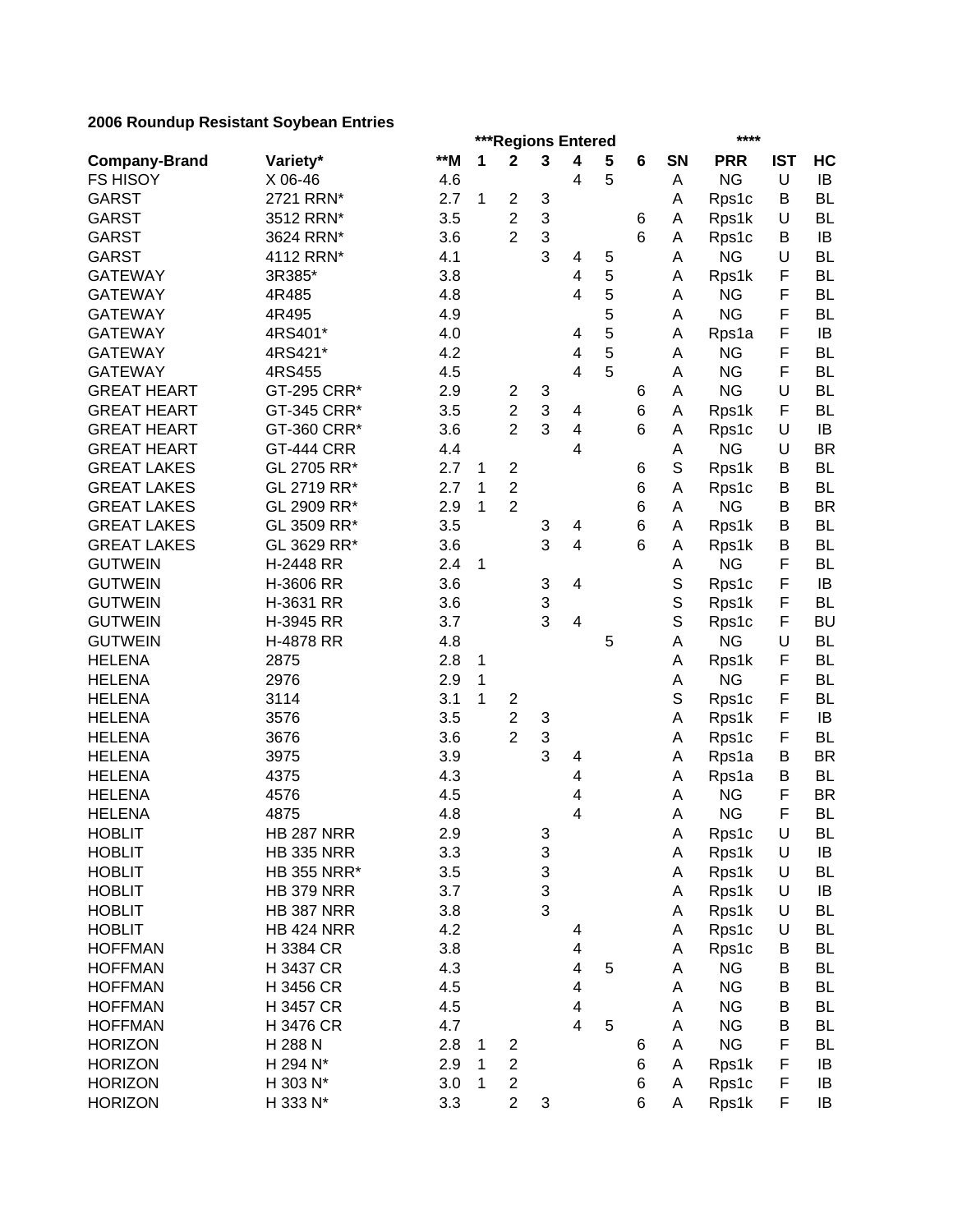|                      |                      |       |        | ***Regions Entered      |   |                         |   |   |             | ****       |            |           |
|----------------------|----------------------|-------|--------|-------------------------|---|-------------------------|---|---|-------------|------------|------------|-----------|
| <b>Company-Brand</b> | Variety*             | $*$ M | 1      | $\mathbf 2$             | 3 | $\overline{\mathbf{4}}$ | 5 | 6 | SN          | <b>PRR</b> | <b>IST</b> | HC        |
| <b>HORIZON</b>       | H 340 N              | 3.4   |        | $\overline{c}$          | 3 |                         |   | 6 | Α           | Rps1c      | F          | <b>BL</b> |
| <b>HORIZON</b>       | H 352 N*             | 3.5   |        | $\overline{c}$          | 3 |                         |   | 6 | Α           | Rps1k      | F          | <b>BL</b> |
| <b>HORIZON</b>       | H 363 N              | 3.6   |        | $\overline{c}$          | 3 |                         |   | 6 | Α           | Rps1c      | F          | <b>BL</b> |
| <b>HORIZON</b>       | H 374 N              | 3.7   |        | $\overline{2}$          | 3 |                         |   |   | A           | Rps1c      | F          | IB        |
| <b>HORIZON</b>       | H 378 N              | 3.7   |        | $\overline{2}$          | 3 |                         |   |   | А           | <b>NG</b>  | F          | IB        |
| <b>HORIZON</b>       | H 380                | 3.8   |        |                         | 3 | 4                       |   |   | S           | <b>NG</b>  | F          | <b>BL</b> |
| <b>HORIZON</b>       | H 387 N*             | 3.8   |        |                         | 3 | $\overline{\mathbf{4}}$ |   | 6 | Α           | Rps1k      | F          | <b>BL</b> |
| <b>HORIZON</b>       | H 399 N              | 3.9   |        |                         | 3 | $\overline{4}$          |   | 6 | Α           | Rps1c      | F          | IB        |
| <b>HORIZON</b>       | H 406 N              | 4.0   |        |                         | 3 | 4                       |   | 6 | A           | Rps1k      | F          | <b>BL</b> |
| <b>HORIZON</b>       | H 424 N*             | 4.2   |        |                         | 3 | 4                       |   | 6 | A           | <b>NG</b>  | F          | <b>BL</b> |
| <b>HORIZON</b>       | H 425 N              | 4.2   |        |                         | 3 | 4                       |   | 6 | A           | Rps1c      | F          | IB        |
| <b>HUGHES</b>        | 416                  | 2.4   | 1      |                         |   |                         |   |   | Α           | Rps1c      | В          | <b>BL</b> |
| <b>HUGHES</b>        | 567                  | 2.5   | 1      |                         |   |                         |   |   | S           | Rps1k      | В          | <b>BL</b> |
| <b>HUGHES</b>        | 796                  | 2.7   | 1      |                         |   |                         |   |   | A           | Rps1a      | В          | <b>BL</b> |
| <b>HUGHES</b>        | 847                  | 2.8   | 1      |                         |   |                         |   |   | Α           | <b>NG</b>  | В          | <b>BL</b> |
| <b>HUGHES</b>        | 852                  | 2.8   | 1      |                         |   |                         |   |   | А           | Rps1c      | В          | <b>BL</b> |
| <b>HUGHES</b>        | 936                  | 2.9   | 1      |                         |   |                         |   |   | А           | <b>NG</b>  | B          | <b>BL</b> |
| <b>HUGHES</b>        | 405*                 | 2.4   | 1      |                         |   |                         |   |   | S           | Rps1k      | B          | <b>BL</b> |
| <b>HUGHES</b>        | 441*                 | 2.4   | 1      |                         |   |                         |   |   | $\mathbb S$ | <b>NG</b>  | B          | <b>BL</b> |
| <b>KALTENBERG</b>    | <b>KB 226 RR</b>     | 2.2   | 1      |                         |   |                         |   |   | А           | <b>NG</b>  | B          | <b>BL</b> |
| <b>KALTENBERG</b>    | <b>KB 248 RR</b>     | 2.4   | 1      |                         |   |                         |   |   | $\mathbb S$ | Rps1c      | В          | IB        |
| <b>KALTENBERG</b>    | <b>KB 258 RR</b>     | 2.5   | 1      |                         |   |                         |   |   | $\mathbb S$ | <b>NG</b>  | В          | <b>BR</b> |
| <b>KALTENBERG</b>    | <b>KB 266 RR</b>     | 2.6   | 1      |                         |   |                         |   |   | Α           | <b>NG</b>  | B          | <b>BL</b> |
| <b>KALTENBERG</b>    | <b>KB 337 RR</b>     | 3.3   |        | $\overline{c}$          |   |                         |   |   | А           | Rps1c      | B          | <b>BL</b> |
| <b>KITCHEN</b>       | <b>KSC 3546 CRR</b>  | 3.5   |        |                         | 3 |                         |   |   | Α           | Rps1k      | F          | <b>BL</b> |
| <b>KITCHEN</b>       | <b>KSC 3736 CRR*</b> | 3.7   |        |                         | 3 | 4                       |   |   | Α           | Rps1c      | U          | IB        |
| <b>KITCHEN</b>       | <b>KSC 3776 CRR</b>  | 3.7   |        |                         | 3 | 4                       |   |   | A           | Rps1k      | U          | <b>BL</b> |
| <b>KITCHEN</b>       | <b>KSC 3869 CRR</b>  | 3.8   |        |                         | 3 | 4                       |   |   | A           | Rps1c      | U          | <b>BU</b> |
| <b>KITCHEN</b>       | <b>KSC 3902 CRR</b>  | 3.9   |        |                         | 3 | 4                       |   |   | A           | <b>NG</b>  | U          | <b>BL</b> |
| <b>KITCHEN</b>       | <b>KSC 4266 CRR</b>  | 4.2   |        |                         |   | 4                       |   |   | Α           | <b>NG</b>  | U          | <b>BR</b> |
| <b>KRUGER</b>        | <b>K-177 RR</b>      | 1.7   | 1      |                         |   |                         |   |   | S           | Rps1k      | В          | <b>BR</b> |
| <b>KRUGER</b>        | K-188 RR/SCN         | 1.7   | 1      |                         |   |                         |   |   | Α           | Rps1k      | В          | IB        |
| <b>KRUGER</b>        | <b>K-194 RR</b>      | 1.8   | 1      |                         |   |                         |   |   | S           | seg1k      | В          | <b>BL</b> |
| <b>KRUGER</b>        | K-195+ RR/SCN        | 2.0   | 1      |                         |   |                         |   |   | Α           | Rps1k      | B          | IB        |
| <b>KRUGER</b>        | K-201 RR/SCN         | 2.0   | 1      |                         |   |                         |   |   | А           | Rps1c      | В          | BR        |
| <b>KRUGER</b>        | K-210 RR/SCN         | 2.1   | 1      |                         |   |                         |   |   | A           | Rps1k      | B          | IB        |
| <b>KRUGER</b>        | $K-211+RR$           | 2.2   | 1      |                         |   |                         |   |   | S           | seg1k      | В          | Y         |
| <b>KRUGER</b>        | K-222 RR/SCN         | 2.2   | 1      |                         |   |                         |   |   | Α           | Rps1k      | В          | <b>BL</b> |
| <b>KRUGER</b>        | K-223+ RR            | 2.2   | 1      |                         |   |                         |   |   | S           | Rps1k      | В          | <b>BR</b> |
| <b>KRUGER</b>        | K-233+ RR            | 2.4   | 1      | $\overline{c}$          |   |                         |   |   | S           | seg1k      | B          | <b>BL</b> |
| <b>KRUGER</b>        | K-235 RR/SCN         | 2.4   | 1      | $\boldsymbol{2}$        |   |                         |   |   | A           | seg1c      | B          | BR        |
| <b>KRUGER</b>        | K-244 RR/SCN         | 2.5   | 1      | $\overline{2}$          |   |                         |   |   | A           | <b>NG</b>  | В          | BL        |
| <b>KRUGER</b>        | K-259 RR             | 2.6   | 1      | $\overline{c}$          |   |                         |   |   | S           | Rps1k      | В          | BL        |
| <b>KRUGER</b>        | K-275 RR/SCN         | 2.8   | 1      | $\overline{2}$          | 3 |                         |   |   | A           | <b>NG</b>  | В          | <b>BL</b> |
| <b>KRUGER</b>        | K-279 RR/SCN         | 2.7   |        | $\overline{\mathbf{c}}$ |   |                         |   |   | A           | <b>NG</b>  | В          | <b>BL</b> |
| <b>KRUGER</b>        | K-283 RR/SCN         | 2.8   |        | $\overline{2}$          | 3 |                         |   |   | Α           |            | B          | <b>BR</b> |
| <b>KRUGER</b>        | K-287 RR/SCN         | 2.8   | 1<br>1 | $\overline{2}$          | 3 |                         |   | 6 |             | Rps1k      | В          | <b>BL</b> |
| <b>KRUGER</b>        |                      |       | 1      | $\overline{c}$          |   |                         |   |   | Α<br>S      | Rps1c      | В          | <b>BL</b> |
|                      | K-289+ RR            | 2.8   |        |                         |   |                         |   |   |             | Rps1k      |            |           |
| <b>KRUGER</b>        | K-292 RR/SCN         | 2.9   | 1      | $\overline{2}$          | 3 |                         |   |   | A           | <b>NG</b>  | B          | <b>BL</b> |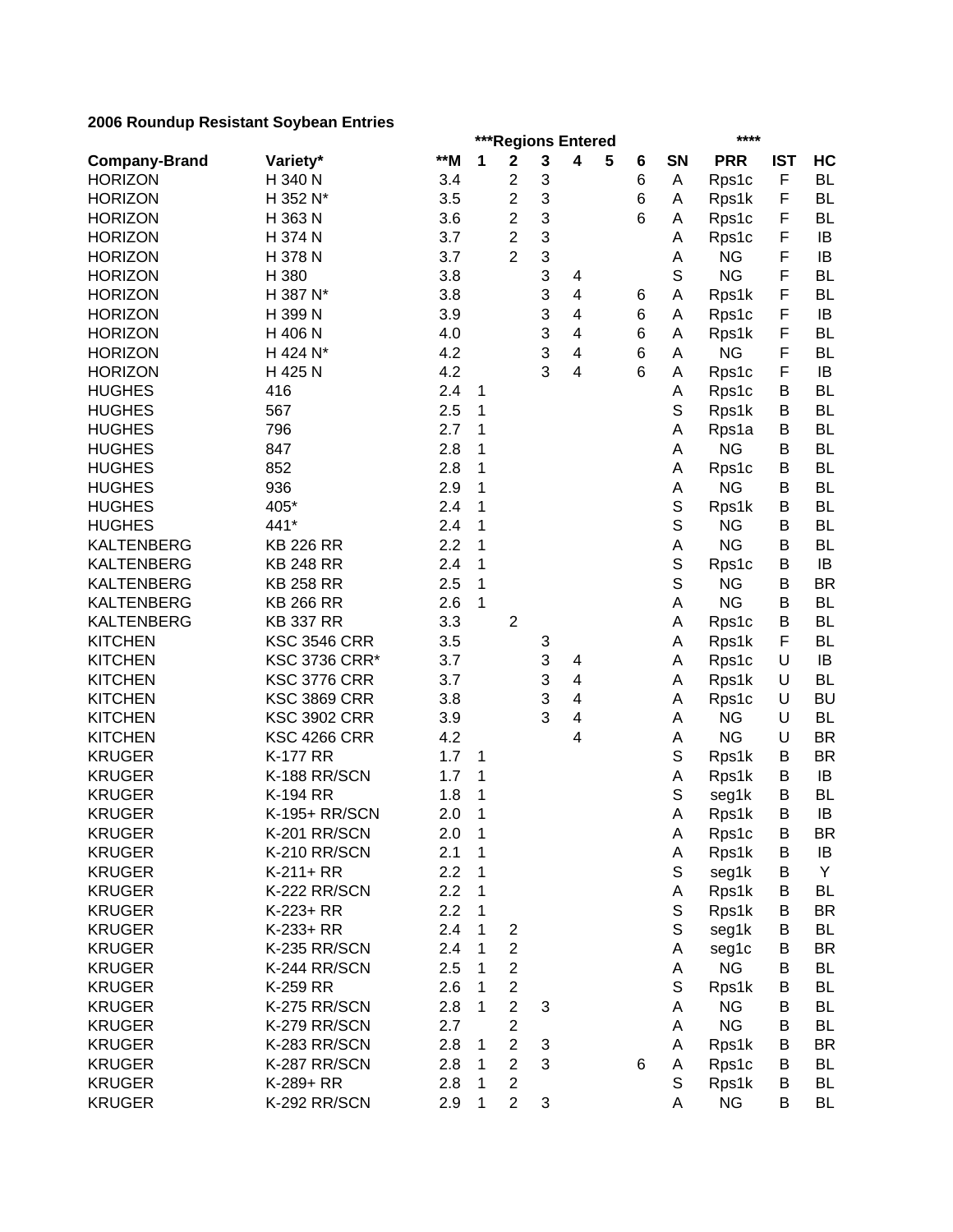|                      |               |       |   | ***Regions Entered      |   |                          |   |   |    | ****       |            |                 |
|----------------------|---------------|-------|---|-------------------------|---|--------------------------|---|---|----|------------|------------|-----------------|
| <b>Company-Brand</b> | Variety*      | $**M$ | 1 | $\mathbf 2$             | 3 | 4                        | 5 | 6 | SN | <b>PRR</b> | <b>IST</b> | HC              |
| <b>KRUGER</b>        | K-294 RR/SCN  | 2.9   | 1 | 2                       | 3 |                          |   |   | B  | <b>NG</b>  | B          | <b>BL</b>       |
| <b>KRUGER</b>        | K-315 RR/SCN  | 3.1   | 1 | $\overline{c}$          | 3 |                          |   |   | Α  | Rps1c      | B          | IB              |
| <b>KRUGER</b>        | K-316 RR/SCN  | 3.1   | 1 | $\overline{c}$          | 3 |                          |   |   | А  | <b>NG</b>  | B          | <b>BU</b>       |
| <b>KRUGER</b>        | K-328 RR      | 3.2   | 1 | $\overline{c}$          | 3 |                          |   |   | S  | Rps1c      | B          | <b>BL</b>       |
| <b>KRUGER</b>        | K-333 RR/SCN  | 3.3   | 1 | $\overline{c}$          | 3 |                          |   |   | Α  | Rps1k      | В          | <b>BL</b>       |
| <b>KRUGER</b>        | K-340 RR/SCN  | 3.4   | 1 | $\overline{2}$          | 3 | 4                        |   | 6 | Α  | Rps1k      | B          | <b>BL</b>       |
| <b>KRUGER</b>        | K-341 RR/SCN* | 3.4   |   | $\overline{c}$          | 3 | 4                        |   |   | Α  | Rps1k      | B          | IB              |
| <b>KRUGER</b>        | K-342 RR/SCN  | 3.4   |   | $\overline{c}$          | 3 | 4                        |   |   | Α  | <b>NG</b>  | B          | IB              |
| <b>KRUGER</b>        | K-355 RR/SCN  | 3.5   |   | $\overline{c}$          | 3 | $\overline{4}$           |   |   | А  | Rps1k      | В          | <b>BL</b>       |
| <b>KRUGER</b>        | K-363 RR/SCN  | 3.7   |   | $\overline{c}$          | 3 | $\overline{\mathcal{A}}$ |   |   | Α  | <b>NG</b>  | В          | <b>BL</b>       |
| <b>KRUGER</b>        | K-382 RR/SCN  | 3.8   |   | $\overline{2}$          | 3 | 4                        | 5 |   | Α  | <b>NG</b>  | B          | IB              |
| <b>KRUGER</b>        | K-389 RR/SCN  | 3.8   |   | $\overline{2}$          | 3 | 4                        | 5 | 6 | A  | Rps1c      | В          | <b>BU</b>       |
| <b>KRUGER</b>        | K-399 RR/SCN  | 3.9   |   | $\overline{2}$          | 3 | 4                        | 5 |   | A  | <b>NG</b>  | B          | IB              |
| <b>KRUGER</b>        | K-410 RR/SCN  | 4.0   |   |                         | 3 | 4                        | 5 |   | Α  | <b>NG</b>  | В          | <b>BL</b>       |
| <b>KRUGER</b>        | K-433 RR/SCN  | 4.3   |   |                         | 3 | 4                        | 5 |   | А  | <b>NG</b>  | B          | <b>BR</b>       |
| <b>KRUGER</b>        | K-456 RR/SCN  | 4.5   |   |                         |   | 4                        | 5 |   | Α  | <b>NG</b>  | B          | <b>BL</b>       |
| <b>KRUGER</b>        | K-476 RR/SCN  | 4.7   |   |                         |   | 4                        | 5 |   | А  | <b>NG</b>  | B          | IB              |
| <b>LEWIS</b>         | 2887          | 2.8   |   | $\overline{\mathbf{c}}$ |   |                          |   |   | А  | Rps1a      | B          | <b>BL</b>       |
| <b>LEWIS</b>         | 2909          | 2.9   |   | $\overline{2}$          |   |                          |   |   | Α  | <b>NG</b>  | F          | <b>BL</b>       |
| <b>LEWIS</b>         | 3192          | 3.2   |   | $\overline{2}$          |   |                          |   |   | А  | Rps1k      | F          | <b>BL</b>       |
| <b>LEWIS</b>         | 3407          | 3.4   |   |                         | 3 |                          |   |   | А  | Rps1c      | F          | <b>BL</b>       |
| <b>LEWIS</b>         | 3706          | 3.7   |   |                         | 3 |                          |   |   | Α  | Rps1k      | F          | <b>BL</b>       |
| LEWIS                | 3716          | 3.7   |   |                         |   | 4                        |   |   | Α  | Rps1c      | F          | IB              |
| <b>LEWIS</b>         | 3822          | 3.8   |   |                         | 3 |                          |   |   | S  | <b>NG</b>  | F          | <b>BL</b>       |
| <b>LEWIS</b>         | 3827          | 3.8   |   |                         | 3 |                          |   |   | Α  | <b>NG</b>  | F          | IB              |
| LEWIS                | 3907          | 3.9   |   |                         | 3 |                          |   |   | А  | Rps1c      | F          | IB              |
| <b>LEWIS</b>         | 4117          | 4.1   |   |                         |   | 4                        |   |   | Α  | Rps1c      | F          | IB              |
| <b>LEWIS</b>         | 4207          | 4.2   |   |                         |   | 4                        |   |   | Α  | <b>NG</b>  | F          | <b>BL</b>       |
| <b>LEWIS</b>         | 3853*         | 3.8   |   |                         | 3 | 4                        |   |   | A  | Rps1c      | F          | <b>BL</b>       |
| <b>LEWIS</b>         | 3875*         | 3.8   |   |                         | 3 | 4                        |   |   | A  | Rps1k      | F          | <b>BL</b>       |
| <b>LEWIS</b>         | 4106*         | 4.1   |   |                         | 3 | 4                        |   |   | А  | <b>NG</b>  | F          | <b>BL</b>       |
| <b>LG SEEDS</b>      | C 2662 NRR    | 2.6   | 1 |                         |   |                          |   |   | А  | <b>NG</b>  | U          | <b>BL</b>       |
| <b>LG SEEDS</b>      | C 2669 RR*    | 2.6   | 1 |                         |   |                          |   |   | S  | Rps1c      | U          | IB              |
| LG SEEDS             | C 2777 NRR*   | 2.7   |   | $\overline{c}$          |   |                          |   |   | А  | Rps1c      | U          | <b>BL</b>       |
| LG SEEDS             | C 2988 NRR*   | 2.9   |   | $\overline{\mathbf{c}}$ |   |                          |   |   | А  | <b>NG</b>  | U          | BL              |
| LG SEEDS             | C 3031 RR*    | 3.0   |   | $\overline{c}$          |   |                          |   |   | S  | Rps1c      | F          | <b>BL</b>       |
| LG SEEDS             | C 3232 NRR    | 3.2   |   | $\overline{2}$          |   |                          |   |   | A  | Rps1k      | U          | IB              |
| <b>LG SEEDS</b>      | C 3444 NRR*   | 3.4   |   |                         | 3 |                          |   |   | Α  | Rps1k      | U          | <b>BL</b>       |
| <b>LG SEEDS</b>      | C 3445 NRR    | 3.4   |   |                         | 3 |                          |   |   | A  | Rps1c      | U          | <b>BL</b>       |
| LG SEEDS             | C 3655 RR*    | 3.7   |   |                         | 3 |                          |   |   | S  | Rps1k      | U          | <b>BL</b>       |
| LG SEEDS             | C 3777 NRR*   | 3.7   |   |                         | 3 |                          |   |   | A  | Rps1k      | U          | IB              |
| LG SEEDS             | C 3851 RR*    | 3.8   |   |                         | 3 |                          |   |   | S  | <b>NG</b>  | U          | <b>BL</b>       |
| <b>LG SEEDS</b>      |               |       |   |                         | 3 |                          |   |   |    | <b>NG</b>  | U          |                 |
|                      | C 3888 NRR    | 3.8   |   |                         |   |                          |   |   | Α  | <b>NG</b>  | U          | IB<br><b>BL</b> |
| LG SEEDS             | C 3980 NRR*   | 3.9   |   |                         |   | 4                        |   |   | Α  |            |            |                 |
| LG SEEDS             | C 4115 NRR*   | 4.1   |   |                         |   | 4                        |   |   | Α  | Rps1a      | F          | <b>BR</b>       |
| LG SEEDS             | C 4555 NRR    | 4.5   |   |                         |   | 4                        | 5 |   | A  | <b>NG</b>  | F          | <b>BR</b>       |
| M & D SEED           | 9370 NRRSTS*  | 3.7   |   |                         |   | 4                        | 5 |   | Α  | <b>NG</b>  | U          | IB              |
| M & D SEED           | 9410 NRR*     | 4.1   |   |                         |   | 4                        | 5 |   | Α  | Rps1c      | F          | <b>BL</b>       |
| M & D SEED           | 9440 NRR*     | 4.4   |   |                         |   | 4                        | 5 |   | Α  | <b>NG</b>  | U          | <b>BL</b>       |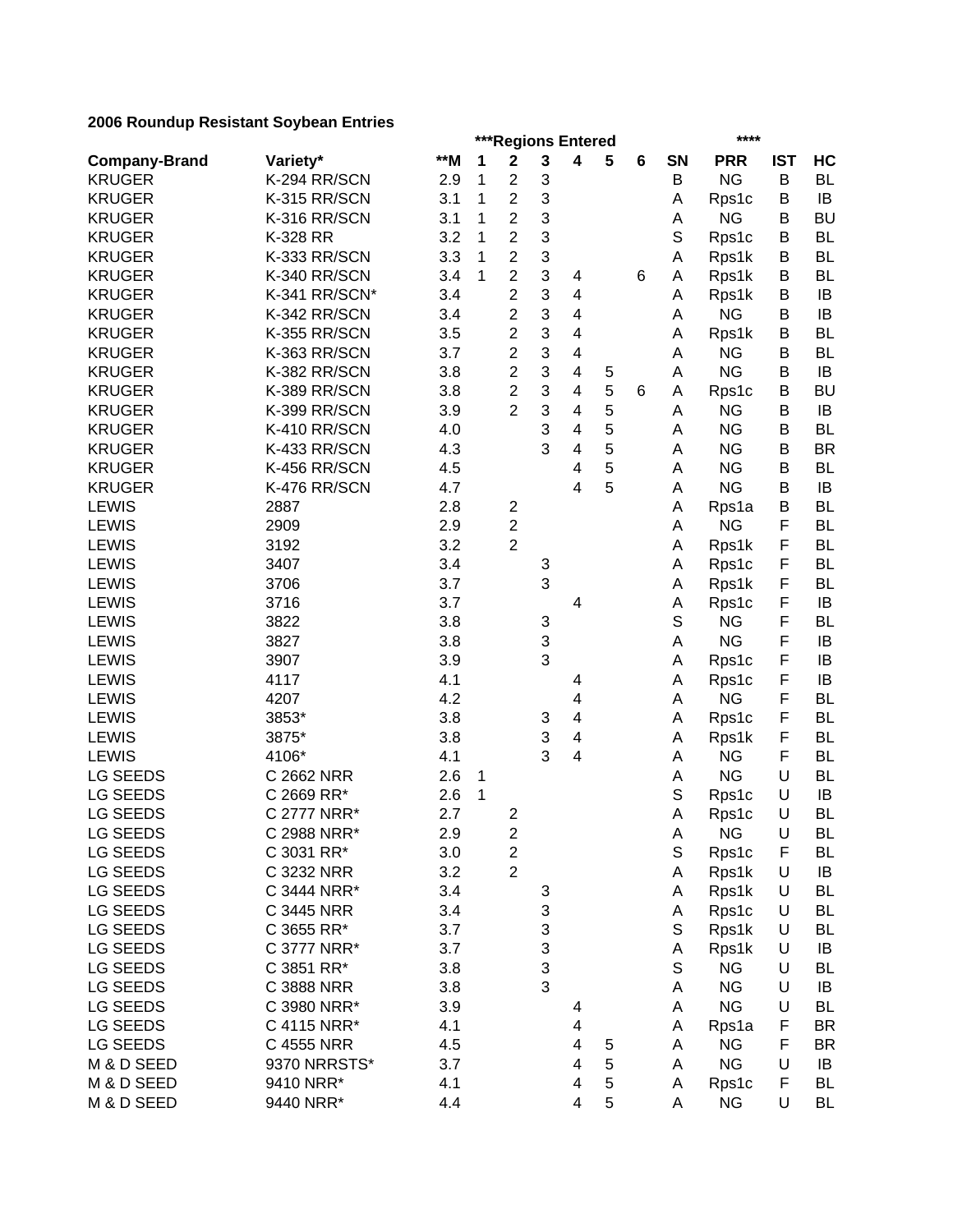|                      |                                     |       |              | ***Regions Entered      |   |                         |        |   |    | ****       |            |                 |
|----------------------|-------------------------------------|-------|--------------|-------------------------|---|-------------------------|--------|---|----|------------|------------|-----------------|
| <b>Company-Brand</b> | Variety*                            | $*$ M | 1            | $\mathbf 2$             | 3 | $\overline{\mathbf{4}}$ | 5      | 6 | SN | <b>PRR</b> | <b>IST</b> | HC              |
| M & D SEED           | 9450 NRR*                           | 4.5   |              |                         |   | 4                       | 5      |   | Α  | <b>NG</b>  | U          | <b>BR</b>       |
| M & D SEED           | 9490 NRR                            | 4.9   |              |                         |   |                         | 5      |   | Α  | <b>NG</b>  | U          | G               |
| M & D SEED           | 9550 NRRSTS*                        | 5.5   |              |                         |   |                         | 5      |   | Α  | <b>NG</b>  | U          | <b>BU</b>       |
| <b>MARTIN</b>        | <b>M435 NRR</b>                     | 3.5   |              |                         | 3 |                         |        |   | A  | Rps1c      | U          | IB              |
| <b>MARTIN</b>        | <b>M 538 NRR</b>                    | 3.8   |              |                         | 3 |                         |        |   | Α  | Rps1c      | U          | <b>BL</b>       |
| <b>MARTIN</b>        | M 627 RR                            | 2.7   |              |                         | 3 |                         |        |   | S  | Rps1k      | U          | <b>BL</b>       |
| <b>MARTIN</b>        | <b>M 631 NRR</b>                    | 3.1   |              |                         | 3 |                         |        |   | Α  | Rps1c      | U          | <b>BL</b>       |
| <b>MARTIN</b>        | <b>M727 NRR</b>                     | 2.7   |              |                         | 3 |                         |        |   | Α  | <b>NG</b>  | U          | <b>BL</b>       |
| <b>MARTIN</b>        | <b>M732 NRR</b>                     | 3.2   |              |                         | 3 |                         |        |   | A  | Rps1k      | U          | <b>BL</b>       |
| <b>MARTIN</b>        | <b>M734 NRR</b>                     | 3.4   |              |                         | 3 |                         |        |   | Α  | <b>NG</b>  | U          | IB              |
| <b>MAVRICK</b>       | 1363 RR*                            | 3.6   |              |                         |   | $\overline{4}$          | 5      |   | A  | Rps1k      | U          | <b>BL</b>       |
| <b>MAVRICK</b>       | 2373 RR*                            | 3.7   |              |                         | 3 |                         | 5      |   | A  | Rps1c      | U          | <b>BR</b>       |
| <b>MAVRICK</b>       | 3344 RR*                            | 3.4   |              | 2                       | 3 |                         |        |   | A  | Rps1k      | U          | <b>BL</b>       |
| <b>MAVRICK</b>       | 5354 RR*                            | 3.5   |              | $\overline{2}$          | 3 |                         |        |   | A  | Rps1k      | U          | IB              |
| <b>MAVRICK</b>       | 5374 RR*                            | 3.7   |              |                         | 3 | 4                       |        |   | R? | <b>NG</b>  | U          | <b>BL</b>       |
| <b>MAVRICK</b>       | 5394 RR*                            | 3.9   |              |                         |   | 4                       | 5      |   | Α  | Rps1a      | U          | <b>BR</b>       |
| <b>MERSCHMAN</b>     | APACHE 626RR                        | 2.6   | 1            | $\overline{2}$          | 3 |                         |        |   | Α  | <b>NG</b>  | F          | <b>BR</b>       |
| <b>MERSCHMAN</b>     | <b>AUSTIN 643RR</b>                 | 4.3   |              |                         |   | 4                       | 5      |   | А  | <b>NG</b>  | F          | <b>BL</b>       |
| <b>MERSCHMAN</b>     | <b>CHARLESTON 649RR</b>             | 4.9   |              |                         |   | 4                       | 5      |   | Χ  | <b>NG</b>  | F          | <b>BL</b>       |
| <b>MERSCHMAN</b>     | <b>CHEROKEE 729RR</b>               | 2.9   | 1            | $\overline{c}$          | 3 |                         |        |   | Α  | <b>NG</b>  | F          | <b>BL</b>       |
| <b>MERSCHMAN</b>     | CHICKASAW 728RR                     | 2.8   | 1            | $\overline{2}$          | 3 |                         |        |   | А  | Rps1k      | F          | <b>BR</b>       |
| <b>MERSCHMAN</b>     | <b>COMANCHE 725RR</b>               | 2.5   | 1            |                         |   |                         |        |   | Α  | <b>NG</b>  | F          | <b>BL</b>       |
| <b>MERSCHMAN</b>     | <b>COOLIDGE 734RR</b>               | 3.4   |              | $\overline{2}$          | 3 |                         |        |   | Α  | Rps1k      | F          | <b>BL</b>       |
| <b>MERSCHMAN</b>     | <b>DALLAS RR</b>                    | 4.8   |              |                         |   | 4                       | 5      |   | Α  | Rps1k      | F          | BL              |
| <b>MERSCHMAN</b>     | DENVER 742RR                        | 4.2   |              |                         |   | 4                       | 5      |   | Α  | <b>NG</b>  | F          | <b>BL</b>       |
| <b>MERSCHMAN</b>     | <b>GRANT IIIRR*</b>                 | 3.4   |              | $\overline{2}$          | 3 |                         |        |   | Α  | Rps1k      | F          | <b>BL</b>       |
| <b>MERSCHMAN</b>     | HOOVER 730RR                        | 3.0   |              | $\overline{2}$          | 3 |                         |        |   | A  | Rps1c      | F          | <b>BU</b>       |
| <b>MERSCHMAN</b>     | <b>HOUSTON 747RR</b>                | 4.7   |              |                         |   | $\overline{4}$          | 5      |   | Α  | <b>NG</b>  | F          | <b>BL</b>       |
| <b>MERSCHMAN</b>     | JEFFERSON 630RR                     | 3.0   |              | 2                       | 3 |                         |        |   | A  | <b>NG</b>  | F          | <b>BL</b>       |
| <b>MERSCHMAN</b>     | KENNEDY 538RR*                      | 3.8   |              | $\overline{2}$          | 3 |                         |        |   | Α  | <b>NG</b>  | F          | <b>BL</b>       |
| <b>MERSCHMAN</b>     | MARS 618RR                          | 1.8   | 1            |                         |   |                         |        |   | S  | <b>NG</b>  | F          | <b>BU</b>       |
| <b>MERSCHMAN</b>     | MEMPHIS 742RR                       | 4.2   |              |                         | 3 |                         |        |   | Α  | <b>NG</b>  | F          | <b>BR</b>       |
| <b>MERSCHMAN</b>     | MOHEGAN 624RR                       | 2.4   | 1            | $\overline{\mathbf{c}}$ | 3 |                         |        |   | Α  | <b>NG</b>  | F          | <b>BL</b>       |
| <b>MERSCHMAN</b>     | MONROE 735RR                        | 3.5   |              | $\overline{2}$          | 3 |                         |        |   | A  | <b>NG</b>  | F          | <b>BL</b>       |
| <b>MERSCHMAN</b>     | NAVAHO 720RR                        | 2.0   | $\mathbf{1}$ |                         |   |                         |        |   | А  | Rps1c      | F          | BL              |
| <b>MERSCHMAN</b>     | NORFOLK 741RR                       | 4.1   |              | $\overline{2}$          | 3 |                         |        |   | Α  | Rps1a      | F          | BL              |
| <b>MERSCHMAN</b>     | RICHMOND 649RR                      | 4.9   |              |                         |   | 4                       | 5      |   | Α  | <b>NG</b>  | F          | <b>BL</b>       |
| <b>MERSCHMAN</b>     | <b>ROCKY RR</b>                     | 4.6   |              |                         |   | $\overline{4}$          | 5      |   | A  | Rps1a      | F          | <b>BL</b>       |
| <b>MERSCHMAN</b>     | ROOSEVELT 737RR                     | 3.7   |              | 2                       | 3 |                         |        |   | Α  | <b>NG</b>  | F          | IB              |
| <b>MERSCHMAN</b>     | SHAWNEE 527RR                       | 2.7   | 1            | $\overline{2}$          | 3 |                         |        |   | Α  | <b>NG</b>  | F          | BL              |
| <b>MERSCHMAN</b>     | <b>SIOUX IIRR</b>                   | 2.7   | 1            | $\overline{2}$          | 3 |                         |        |   | S  | Rps1k      | F          |                 |
|                      |                                     |       |              | $\overline{2}$          | 3 |                         |        |   | S  | <b>NG</b>  | F          | IB<br><b>BL</b> |
| <b>MERSCHMAN</b>     | TRUMAN 636RR                        | 3.6   |              | $\overline{2}$          | 3 |                         |        |   |    |            |            |                 |
| <b>MERSCHMAN</b>     | <b>WASHINGTON 9RR*</b><br>9A402 NRR | 3.9   |              |                         |   |                         |        |   | A  | Rps1k      | F<br>F     | BL              |
| <b>MIDLAND</b>       |                                     | 3.9   |              |                         |   | 4                       | 5      |   | A  | <b>NG</b>  |            | IB              |
| <b>MIDLAND</b>       | 9B375 XRR                           | 3.7   |              |                         |   | 4<br>$\overline{4}$     | 5<br>5 |   | X  | <b>NG</b>  | F<br>F     | <b>BL</b>       |
| <b>MIDLAND</b>       | <b>MG 3807 NRR</b>                  | 3.8   |              |                         |   |                         |        |   | Α  | <b>NG</b>  |            | <b>BL</b>       |
| <b>MIDLAND</b>       | MG 3836 NRRSTS                      | 3.8   |              |                         |   | 4                       |        |   | Α  | <b>NG</b>  | F          | <b>BU</b>       |
| <b>MIDLAND</b>       | <b>MG 4407 NRR</b>                  | 4.4   |              |                         |   | 4                       | 5      |   | Α  | <b>NG</b>  | F          | <b>BL</b>       |
| <b>MIDLAND</b>       | <b>MG 4606 NRR</b>                  | 4.6   |              |                         |   | 4                       | 5      |   | Α  | <b>NG</b>  | F          | <b>BL</b>       |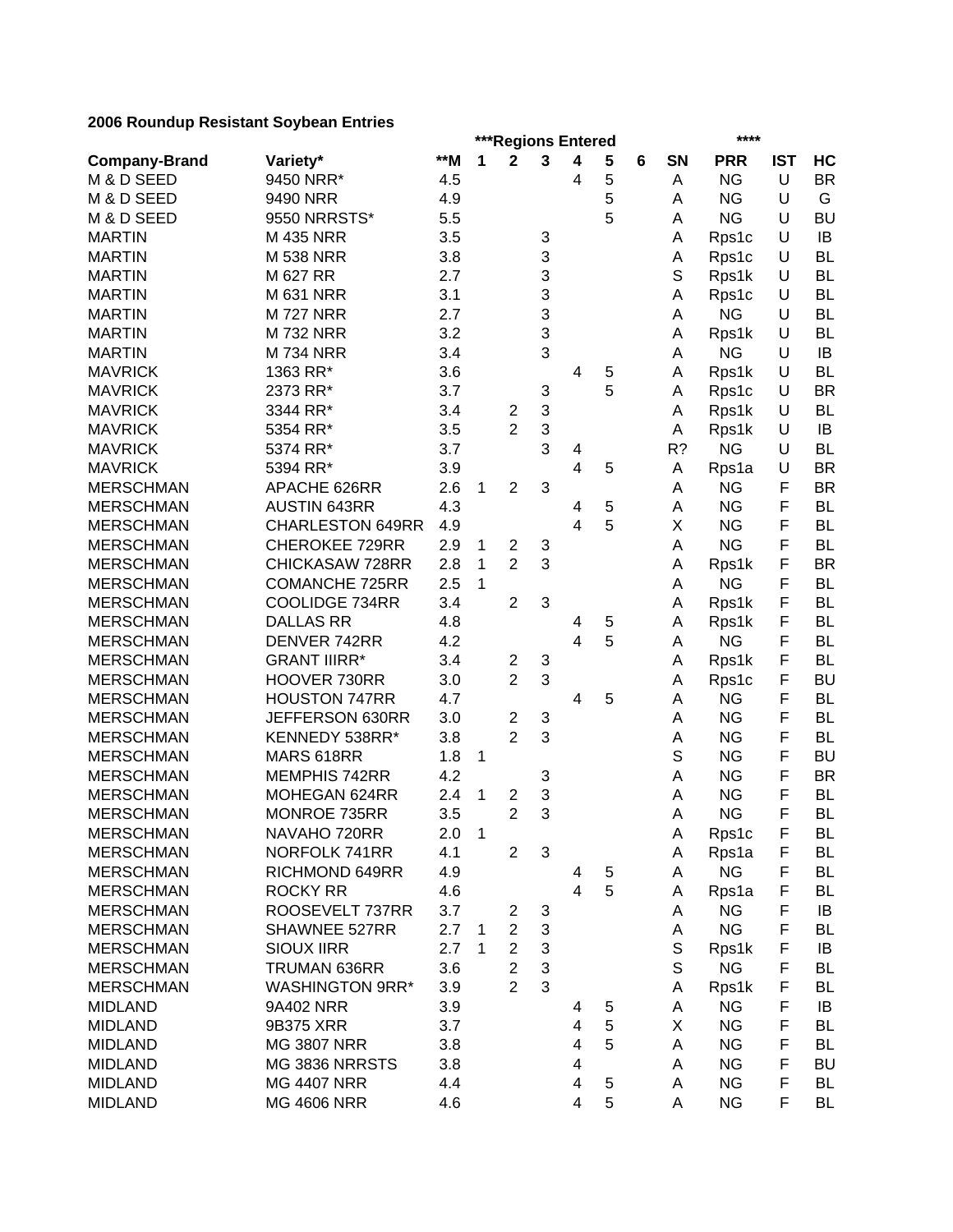|                         |                    |     |              |                                           |                           | ***Regions Entered      |   |   |             | ****               |            |                        |
|-------------------------|--------------------|-----|--------------|-------------------------------------------|---------------------------|-------------------------|---|---|-------------|--------------------|------------|------------------------|
| <b>Company-Brand</b>    | Variety*           | **M | 1            | $\mathbf 2$                               | 3                         | 4                       | 5 | 6 | SN          | <b>PRR</b>         | <b>IST</b> | HC                     |
| <b>MIDLAND</b>          | <b>MG 4707 XRR</b> | 4.7 |              |                                           |                           | 4                       | 5 |   | D           | <b>NG</b>          | F          | <b>BL</b>              |
| MIDWEST SEED GEN        | GR 2633*           | 2.6 | $\mathbf{1}$ |                                           |                           |                         |   |   | Α           | <b>NG</b>          | U          | <b>BL</b>              |
| MIDWEST SEED GEN        | GR 2651*           | 2.6 | $\mathbf{1}$ |                                           |                           |                         |   |   | $\mathbb S$ | <b>NG</b>          | U          | IB                     |
| <b>MIDWEST SEED GEN</b> | GR 2831*           | 2.8 | 1            | $\overline{2}$                            |                           |                         |   |   | Α           | Rps1c              | U          | <b>BL</b>              |
| MIDWEST SEED GEN        | GR 2933            | 2.9 | 1            |                                           |                           |                         |   |   | Α           | <b>NG</b>          | U          | <b>BL</b>              |
| MIDWEST SEED GEN        | GR 3031*           | 3.0 | 1            | $\overline{c}$                            |                           |                         |   |   | Α           | Rps1c              | U          | <b>BL</b>              |
| MIDWEST SEED GEN        | GR 3102*           | 3.1 | 1            | $\overline{c}$                            | 3                         |                         |   |   | S           | Rps1c              | U          | <b>BL</b>              |
| MIDWEST SEED GEN        | GR 3333*           | 3.3 |              | $\overline{2}$                            | 3                         |                         |   |   | Α           | Rps1k              | U          | IB                     |
| MIDWEST SEED GEN        | GR 3533*           | 3.5 |              | $\overline{2}$                            | 3                         |                         |   |   | Α           | Rps1k              | U          | <b>BL</b>              |
| MIDWEST SEED GEN        | GR 3832*           | 3.8 |              |                                           | 3                         | 4                       |   |   | Α           | Rps1c              | U          | <b>BU</b>              |
| MIDWEST SEED GEN        | GR 3931*           | 3.9 |              |                                           |                           | 4                       |   |   | Α           | Rps1c              | U          | <b>BU</b>              |
| MIDWEST SEED GEN        | GR 4154*           | 4.1 |              |                                           |                           | 4                       |   |   | Α           | Rps1a              | U          | <b>BR</b>              |
| MIDWEST SEED GEN        | GR 4455            | 4.4 |              |                                           |                           | 4                       | 5 |   | A           | <b>NG</b>          | U          | <b>BR</b>              |
| <b>MOWEAQUA</b>         | 9347 RR            | 3.4 |              |                                           | 3                         |                         |   | 6 | Α           | Rps1c              | F          | <b>BL</b>              |
| <b>MOWEAQUA</b>         | 9376 RRSTS*        | 3.7 |              |                                           | 3                         | 4                       |   | 6 | Α           | Rps1c              | F          | <b>BU</b>              |
| <b>MOWEAQUA</b>         | 9387 RR            | 3.8 |              |                                           | 3                         |                         |   | 6 | A           | <b>NG</b>          | F          | IB                     |
| <b>MOWEAQUA</b>         | 9415 RR*           | 4.1 |              |                                           | 3                         | 4                       | 5 | 6 | Α           | Rps1c              | F          | IB                     |
| <b>MOWEAQUA</b>         | 9A354 RR*          | 3.5 |              |                                           | 3                         | 4                       |   | 6 | Α           | Rps1k              | F          | <b>BL</b>              |
| <b>MOWEAQUA</b>         | 9A373 RR*          | 3.7 |              |                                           | 3                         | $\overline{\mathbf{4}}$ |   | 6 | Α           | <b>NG</b>          | F          | IB                     |
| <b>MOWEAQUA</b>         | 9A394 RR*          | 3.9 |              |                                           | 3                         | $\overline{4}$          | 5 | 6 | A           | Rps1k              | F          | <b>BL</b>              |
| <b>MUNSON</b>           | 8287 RR            | 2.8 |              | 2                                         | 3                         |                         |   |   | Α           | Rps1a              | U          | <b>BL</b>              |
| <b>MUNSON</b>           | 8357 RR            | 3.5 |              | $\overline{c}$                            | 3                         |                         |   |   | Α           | Rps1c              | U          | <b>BL</b>              |
| <b>MUNSON</b>           | 8377 RR            | 3.7 |              | $\overline{2}$                            | 3                         |                         |   |   | A           | <b>NG</b>          | U          | IB                     |
| <b>MWS</b>              | 2414 CRR*          | 2.4 | 1            |                                           |                           |                         |   |   | Α           | <b>NG</b>          | F          | <b>BL</b>              |
| <b>MWS</b>              | 2856 CRR*          | 2.8 |              | $\overline{c}$                            |                           |                         |   |   | Α           | Rps1c              | F          | <b>BL</b>              |
| <b>MWS</b>              | 2911 CRR*          | 2.9 |              | $\overline{c}$                            |                           |                         |   |   | B           | <b>NG</b>          | F          | <b>BL</b>              |
| <b>MWS</b>              | 2951 CRR*          | 2.9 |              | $\overline{c}$                            |                           |                         |   |   | Α           | Rps1c              | F          | <b>BL</b>              |
| <b>MWS</b>              | 3128 CRR*          | 3.1 |              | $\overline{c}$                            |                           |                         |   |   | Α           | Rps1c              | F          | <b>BL</b>              |
| <b>MWS</b>              | 3412 CRR*          | 3.4 |              | $\overline{2}$                            |                           |                         |   |   | A           | Rps1k              | F          | <b>BL</b>              |
| <b>MWS</b>              | 3520 CRR*          | 3.5 |              | $\overline{c}$                            |                           |                         |   |   | Α           | Rps1k              | F          | <b>BL</b>              |
| <b>MYCOGEN</b>          | ATLAS 5N351 RR*    | 3.5 |              | $\overline{c}$                            | 3                         |                         |   |   | Α           | Rps1k              | U          | <b>BL</b>              |
| <b>MYCOGEN</b>          | ATLAS 5N391 RR*    | 3.9 |              |                                           |                           | 4                       |   |   | Α           | Rps1k              | U          | <b>BL</b>              |
| <b>NK</b>               | H-2752 RR          | 2.7 | 1            | 2                                         | 3                         |                         |   |   | S           | <b>NG</b>          | F          | <b>BR</b>              |
| <b>NK</b>               | H-3425 RR          | 3.4 |              | $\overline{2}$                            | 3                         | 4                       | 5 |   | S           | Rps1a              | F          | <b>BL</b>              |
| <b>NK</b>               | S 25-B9*           | 2.5 | $\mathbf{1}$ | $\overline{\mathbf{c}}$                   |                           |                         |   |   | S           | Rps1a              | В          | BL                     |
| NK                      | S 26-V6*           | 2.6 | $\mathbf{1}$ | $\overline{\mathbf{c}}$                   |                           |                         |   |   | A           | Rps1a              | B          | BL                     |
| <b>NK</b>               | S 28-G1*           | 2.8 | 1            | $\overline{2}$                            | $\ensuremath{\mathsf{3}}$ |                         |   | 6 | S           | Rps1a              | B          | <b>BL</b>              |
| <b>NK</b>               | S 28-Y2*           | 2.8 | 1            |                                           |                           |                         |   |   | Α           | Rps1c              | B          | <b>BL</b>              |
| <b>NK</b>               | S 29-J6*           | 2.9 | 1            | $\overline{\mathbf{c}}$                   | $\ensuremath{\mathsf{3}}$ |                         |   | 6 | Α           | Rps1a              | В          | <b>BL</b>              |
| <b>NK</b>               | S 30-D4*           | 3.0 | 1            | $\overline{c}$                            | 3                         |                         |   | 6 | S           | Rps1a              | B          | BL                     |
| <b>NK</b>               | S 31-V3*           | 3.1 | 1            | $\overline{c}$                            | 3                         |                         |   | 6 | Α           | <b>NG</b>          | B          | <b>BR</b>              |
| <b>NK</b>               | S 32-E2            | 3.2 |              | $\overline{2}$                            |                           |                         |   |   | Α           | Rps1a              | B          | <b>BL</b>              |
| NK                      | S 33-A8*           | 3.3 |              |                                           |                           |                         |   |   |             | <b>NG</b>          |            | <b>BL</b>              |
| <b>NK</b>               | S 35-F9*           | 3.5 |              |                                           | 3<br>3                    | 4                       |   |   | Α<br>S      |                    | В<br>В     | BL                     |
|                         |                    |     |              | 2                                         |                           |                         |   | 6 |             | Rps1c              |            |                        |
| NK                      | S 36-C7            | 3.6 |              | $\overline{\mathbf{c}}$<br>$\overline{2}$ | 3<br>3                    | 4                       |   | 6 | A           | Rps1c              | В          | <b>BR</b><br><b>BL</b> |
| <b>NK</b>               | S 37-N4*           | 3.7 |              | $\overline{2}$                            | 3                         | 4                       | 5 | 6 | Α           | Rps1c<br><b>NG</b> | B          |                        |
| <b>NK</b>               | S 39-K6*           | 3.9 |              |                                           |                           | 4                       | 5 | 6 | Α           |                    | B<br>B     | <b>BL</b>              |
| <b>NK</b>               | S 40-R9*           | 4.0 |              |                                           | 3                         | 4                       | 5 | 6 | Α           | <b>NG</b>          |            | <b>BL</b>              |
| <b>NK</b>               | S 42-P7*           | 4.2 |              |                                           | 3                         | 4                       | 5 | 6 | A           | <b>NG</b>          | B          | <b>BL</b>              |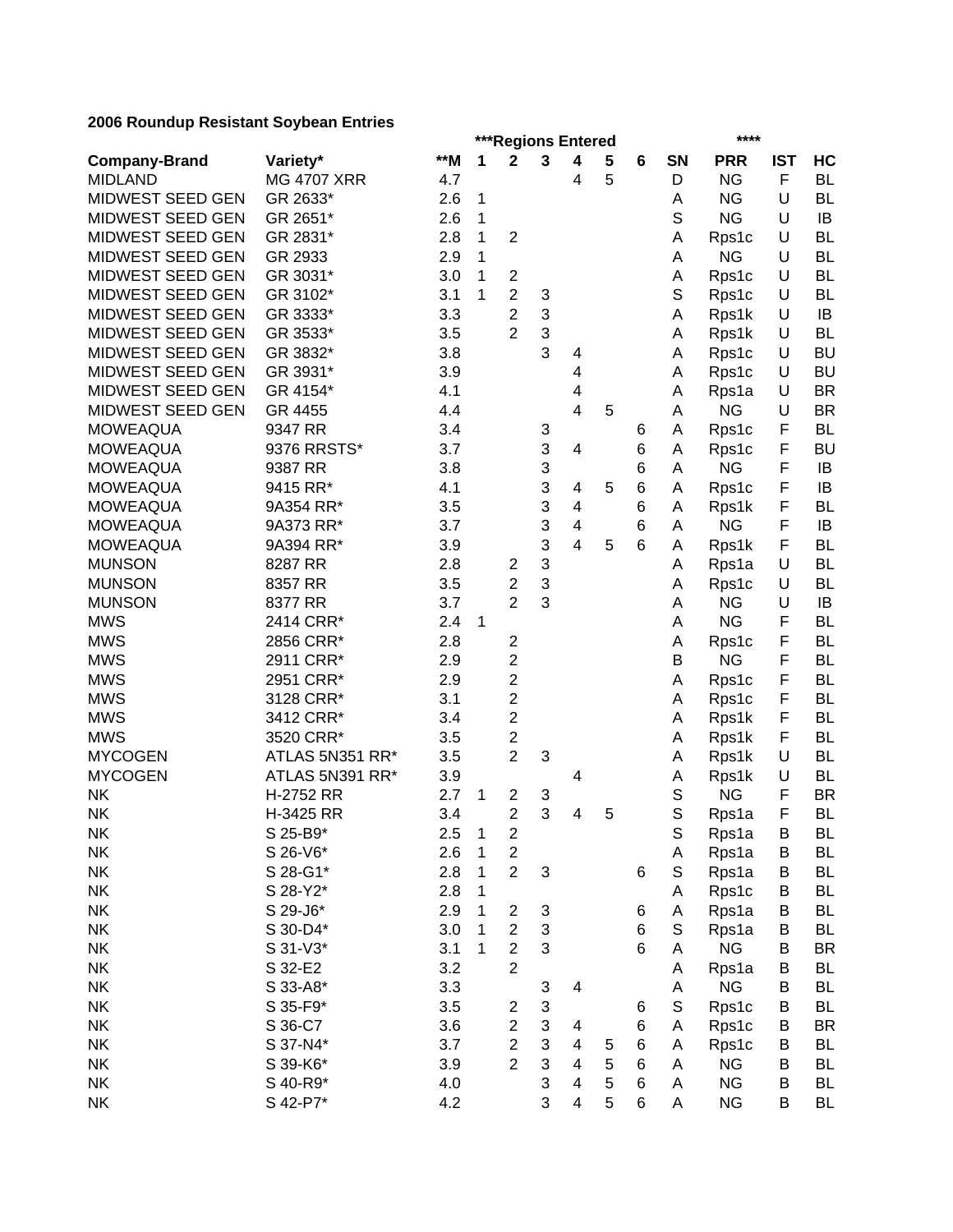|                      |                     |     |              |                         | ***Regions Entered |                         |   |   |             | ****       |            |           |
|----------------------|---------------------|-----|--------------|-------------------------|--------------------|-------------------------|---|---|-------------|------------|------------|-----------|
| <b>Company-Brand</b> | Variety*            | **M | 1            | $\mathbf 2$             | 3                  | 4                       | 5 | 6 | <b>SN</b>   | <b>PRR</b> | <b>IST</b> | HC        |
| <b>NK</b>            | S 43-B1*            | 4.3 |              |                         | 3                  | 4                       | 5 | 6 | Α           | Rps1c      | B          | <b>BR</b> |
| <b>NU-AG</b>         | NA 296 NRR*         | 2.9 |              |                         | 3                  |                         |   |   | Α           | Rps1c      | U          | IB        |
| <b>NU-AG</b>         | NA 354 NRR*         | 3.5 |              |                         | 3                  | 4                       |   |   | Α           | Rps1k      | F          | <b>BR</b> |
| <b>NU-AG</b>         | NA 374 RR*          | 3.7 |              |                         | 3                  | $\overline{\mathbf{4}}$ |   |   | Α           | Rps1c      | U          | IB        |
| <b>NU-AG</b>         | NA 386 RRSTS*       | 3.8 |              |                         | 3                  | 4                       |   |   | Α           | Rps1c      | U          | <b>BU</b> |
| <b>NU-AG</b>         | NA 394 NRR*         | 3.9 |              |                         | 3                  | 4                       |   |   | Α           | <b>NG</b>  | U          | IB        |
| <b>NU-AG</b>         | <b>NA 446 NRR</b>   | 4.4 |              |                         |                    | 4                       |   |   | A           | <b>NG</b>  | F          | <b>BR</b> |
| <b>PIONEER</b>       | 92M61               | 2.6 | 1            |                         |                    |                         |   |   | A           | <b>NG</b>  | B          | <b>BU</b> |
| <b>PIONEER</b>       | 92M70*              | 2.7 | 1            | $\overline{2}$          |                    |                         |   |   | Α           | <b>NG</b>  | B          | <b>BU</b> |
| <b>PIONEER</b>       | 92M74               | 2.7 | 1            |                         |                    |                         |   |   | Α           | Rps1c      | B          | <b>BR</b> |
| <b>PIONEER</b>       | 92M91*              | 2.9 | 1            | $\overline{c}$          |                    |                         |   |   | S           | Rps1k      | В          | <b>BL</b> |
| <b>PIONEER</b>       | 92M92*              | 2.9 | 1            | $\boldsymbol{2}$        |                    |                         |   |   | Α           | <b>NG</b>  | В          | <b>BR</b> |
| <b>PIONEER</b>       | 93M10               | 3.1 |              | $\overline{2}$          |                    |                         |   |   | Α           | <b>NG</b>  | В          | <b>BL</b> |
| <b>PIONEER</b>       | 93M11               | 3.1 | 1            | $\boldsymbol{2}$        | 3                  |                         |   |   | S           | Rps1k      | В          | <b>BL</b> |
| <b>PIONEER</b>       | 93M42               | 3.4 |              | $\overline{c}$          | 3                  | 4                       |   |   | Α           | <b>NG</b>  | B          | <b>BL</b> |
| <b>PIONEER</b>       | 93M50*              | 3.5 |              | $\mathbf 2$             | 3                  | $\overline{\mathbf{4}}$ |   |   | Α           | Rps1k      | B          | <b>BL</b> |
| <b>PIONEER</b>       |                     |     |              |                         | 3                  | $\overline{\mathbf{4}}$ |   |   |             | <b>NG</b>  | B          | IB        |
|                      | 93M90*              | 3.9 |              | 2<br>$\overline{2}$     |                    |                         |   |   | Α           |            |            |           |
| <b>PIONEER</b>       | 93M93*              | 3.9 |              |                         | 3                  | $\overline{\mathbf{4}}$ |   |   | Α           | <b>NG</b>  | B          | <b>BL</b> |
| <b>PIONEER</b>       | 93M95               | 3.9 |              |                         | 3                  | $\overline{\mathbf{4}}$ |   |   | Α           | Rps1k      | B          | <b>BL</b> |
| <b>PIONEER</b>       | 94M30               | 4.3 |              |                         |                    |                         | 5 |   | Α           | Rps1k      | B          | <b>BL</b> |
| <b>PIONEER</b>       | 94M50*              | 4.5 |              |                         |                    | 4                       | 5 |   | Α           | Rps1c      | В          | <b>BL</b> |
| <b>PIONEER</b>       | 94M70*              | 4.7 |              |                         |                    | 4                       | 5 |   | Α           | Rps1k      | B          | <b>BL</b> |
| <b>PIONEER</b>       | 94M80               | 4.8 |              |                         |                    |                         | 5 |   | Α           | <b>NG</b>  | B          | <b>BL</b> |
| <b>QUALITY PLUS</b>  | Q 293 RR            | 2.9 |              | $\boldsymbol{2}$        |                    |                         |   |   | Α           | <b>NG</b>  | U          | <b>BL</b> |
| <b>QUALITY PLUS</b>  | Q 315 RR            | 3.1 |              | $\overline{c}$          |                    |                         |   |   | Α           | Rps1k      | U          | IB        |
| <b>QUALITY PLUS</b>  | Q 343 RR            | 3.4 |              | $\overline{\mathbf{c}}$ | 3                  |                         |   |   | Α           | Rps1c      | U          | <b>BL</b> |
| <b>QUALITY PLUS</b>  | Q 370 RR            | 3.7 |              | $\overline{2}$          | 3                  |                         |   |   | Α           | Rps1c      | U          | IB        |
| <b>QUALITY PLUS</b>  | Q 374 RR            | 3.7 |              | $\overline{2}$          | 3                  |                         |   |   | Α           | <b>NG</b>  | U          | <b>BR</b> |
| <b>QUALITY PLUS</b>  | Q 402 RR            | 4.0 |              |                         | 3                  |                         |   |   | Α           | Rps1a      | U          | <b>BR</b> |
| <b>QUALITY PLUS</b>  | Q 436 RR            | 4.3 |              |                         | 3                  |                         |   |   | Α           | <b>NG</b>  | U          | <b>BR</b> |
| <b>RENK</b>          | <b>RS 223 RR</b>    | 2.2 | 1            |                         |                    |                         |   |   | S           | Rps1k      | F          | <b>BL</b> |
| <b>RENK</b>          | <b>RS 246 NRR</b>   | 2.4 | 1            |                         |                    |                         |   |   | A           | <b>NG</b>  | U          | <b>BL</b> |
| <b>RENK</b>          | <b>RS 253 RR</b>    | 2.5 | 1            |                         |                    |                         |   |   | $\mathbb S$ | <b>NG</b>  | F          | <b>BR</b> |
| <b>RENK</b>          | <b>RS 265 RR</b>    | 2.6 | 1            |                         |                    |                         |   |   | S           | Rps1c      | F          | IB        |
| <b>RENK</b>          | <b>RS 272 RR</b>    | 2.7 | $\mathbf 1$  |                         |                    |                         |   |   | $\mathbb S$ | <b>NG</b>  | F.         | BL        |
| <b>RENK</b>          | <b>RS 295 NRR</b>   | 2.9 | $\mathbf{1}$ |                         |                    |                         |   |   | A           | <b>NG</b>  | F          | <b>BL</b> |
| <b>ROESCHLEY</b>     | 3462 CRR            | 3.4 |              | $\mathbf{2}$            |                    |                         |   |   | Α           | Rps1c      | В          | <b>BL</b> |
| <b>ROESCHLEY</b>     | 4278 CRR*           | 2.8 | 1            |                         |                    |                         |   |   | Α           | <b>NG</b>  | В          | <b>BL</b> |
| <b>ROESCHLEY</b>     | 4279 CRR            | 2.9 | $\mathbf{1}$ |                         |                    |                         |   |   | Α           | <b>NG</b>  | В          | <b>BL</b> |
| <b>ROESCHLEY</b>     | 4351 CRR*           | 3.1 |              | 2                       |                    |                         |   |   | Α           | Rps1k      | В          | IB        |
| <b>ROESCHLEY</b>     | 4372 CRR            | 3.2 |              | $\boldsymbol{2}$        |                    |                         |   |   | Α           | Rps1k      | B          | IB        |
| <b>ROESCHLEY</b>     | 5372 CRR*           | 3.1 |              | $\overline{2}$          |                    |                         |   |   | A           | Rps1c      | B          | <b>BR</b> |
| <b>SHEPHERD</b>      | <b>SB 195 CNRR*</b> | 1.9 | $\mathbf{1}$ |                         |                    |                         |   |   | A           | Rps1a      | U          | BR        |
| <b>SHEPHERD</b>      | <b>SB 239 CNRR*</b> | 2.4 | 1            |                         |                    |                         |   |   | A           | <b>NG</b>  | U          | BL        |
| <b>SHEPHERD</b>      | <b>SB 251 CNRR*</b> | 2.5 | 1            |                         |                    |                         |   |   | A           | <b>NG</b>  | U          | <b>BL</b> |
| <b>SIEBEN</b>        | 2304 NRR*           | 2.3 | 1            |                         |                    |                         |   |   | Α           | Rps1k      | U          | <b>BL</b> |
| <b>SIEBEN</b>        | 2407 NRR            | 2.4 | 1            |                         |                    |                         |   |   | A           | <b>NG</b>  | U          | <b>BL</b> |
|                      |                     |     |              |                         |                    |                         |   |   |             |            |            | <b>BL</b> |
| <b>SIEBEN</b>        | 2625 NRR*           | 2.6 | 1            |                         |                    |                         |   |   | Α           | Rps1c      | U          |           |
| <b>SIEBEN</b>        | <b>2807 NRR</b>     | 2.8 | 1            | $\overline{2}$          |                    |                         |   |   | A           | Rps1a      | U          | <b>BL</b> |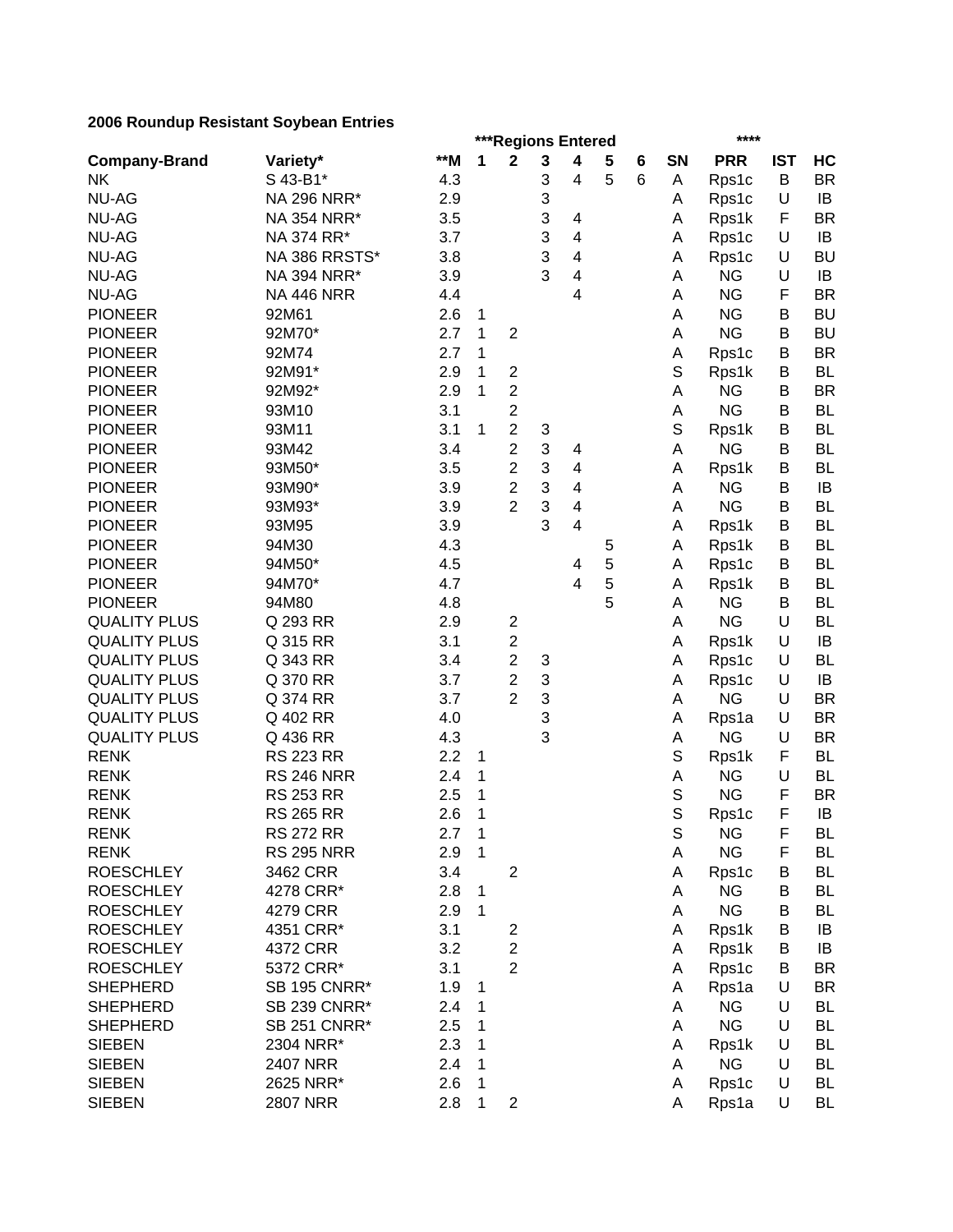|                        |                       |     |   | ***Regions Entered                        |   |   |   |   |             | ****                   |            |           |
|------------------------|-----------------------|-----|---|-------------------------------------------|---|---|---|---|-------------|------------------------|------------|-----------|
| <b>Company-Brand</b>   | Variety*              | **M | 1 | $\mathbf 2$                               | 3 | 4 | 5 | 6 | <b>SN</b>   | <b>PRR</b>             | <b>IST</b> | HC        |
| <b>SIEBEN</b>          | 2905 NRR*             | 2.9 | 1 | 2                                         |   |   |   |   | A           | <b>NG</b>              | U          | <b>BL</b> |
| <b>SIEBEN</b>          | 3104 NRR*             | 3.1 |   | $\overline{c}$                            |   |   |   |   | A           | Rps1c                  | U          | BL        |
| <b>SIEBEN</b>          | 3125 NRR*             | 3.1 | 1 | $\overline{c}$                            |   |   |   |   | A           | Rps1k                  | U          | IB        |
| <b>SIEBEN</b>          | 3203 NRR*             | 3.2 |   | $\boldsymbol{2}$                          |   |   |   |   | А           | Rps1c                  | U          | IB        |
| <b>SIEBEN</b>          | 3407 NRR              | 3.4 |   | $\overline{c}$                            |   |   |   |   | А           | Rps1c                  | U          | BL        |
| <b>SIEBEN</b>          | <b>3807 NRR</b>       | 3.8 |   | $\overline{2}$                            |   |   |   |   | Α           | <b>NG</b>              | U          | IB        |
| SOUTHERN CROSS         | <b>ABRAHAM 4.0NRR</b> | 4.0 |   |                                           |   | 4 | 5 |   | A           | <b>NG</b>              | F          | BL        |
| SOUTHERN CROSS         | DAMASCUS 5.0NRR       | 5.0 |   |                                           |   |   | 5 |   | A           | $\tilde{?}$            | U          | IB        |
| SOUTHERN CROSS         | DAN 4.8NRR            | 4.8 |   |                                           |   | 4 | 5 |   | A           | <b>NG</b>              | U          | BL        |
| SOUTHERN CROSS         | ELI 4.7NSTSRR         | 4.7 |   |                                           |   | 4 | 5 |   | A           | ?                      | U          | BL        |
| SOUTHERN CROSS         | <b>GOSHEN 2.9NRR</b>  | 2.9 |   |                                           | 3 |   |   |   | A           | ?                      | U          | IB        |
| SOUTHERN CROSS         | LEVI 4.4NRR           | 4.4 |   |                                           |   | 4 | 5 |   | Α           | Rps1a                  | F          | <b>BL</b> |
| SOUTHERN CROSS         | MICHAEL 4.2NSTSRR     | 4.2 |   |                                           |   | 4 | 5 |   | Α           | <b>NG</b>              | F          | <b>BL</b> |
| SOUTHERN CROSS         | MOAB 4.5NRR           | 4.5 |   |                                           |   | 4 | 5 |   | A           | <b>NG</b>              | F          | <b>BR</b> |
| SOUTHERN CROSS         | SILAS 4.4NRR          | 4.4 |   |                                           |   | 4 | 5 |   | A           | Rps1a                  | U          | <b>BL</b> |
| SOUTHERN CROSS         | <b>STEPHEN 3.8NRR</b> | 3.8 |   |                                           |   | 4 | 5 |   | Α           | Rps1k                  | F          | <b>BL</b> |
| <b>SOUTHERN STATES</b> | RT 3760 N             | 3.6 |   |                                           |   |   | 5 |   | A           | <b>NG</b>              | F          | <b>BL</b> |
| <b>SOUTHERN STATES</b> | RT 3851 N             | 3.8 |   |                                           |   |   | 5 |   | А           | Rps1c                  | F          | BL        |
| <b>SOUTHERN STATES</b> | RT 3860               | 3.8 |   |                                           |   |   | 5 |   | S           | <b>NG</b>              | U          | IB        |
| SOUTHERN STATES        | RT 3951 N             | 3.9 |   |                                           |   |   | 5 |   | Α           | Rps1c                  | F          | BL        |
| <b>SOUTHERN STATES</b> | RT 4151 N             | 4.1 |   |                                           |   |   | 5 |   | Α           | Rps1b                  | B          | BL        |
| <b>SOUTHERN STATES</b> | RT 4440 N             | 4.4 |   |                                           |   |   | 5 |   | A           | Rps1c                  | F          | BL        |
| SOUTHERN STATES        | RT 4451 N             | 4.4 |   |                                           |   |   | 5 |   | A           | Rps1a                  | F          | <b>BR</b> |
| <b>SOUTHERN STATES</b> | RT 4551 N             | 4.5 |   |                                           |   |   | 5 |   | Α           | Rps1a                  | F          | BL        |
| <b>SOUTHERN STATES</b> | RT 4760 N             | 4.7 |   |                                           |   |   | 5 |   | A           | <b>NG</b>              | U          | IB        |
| SOUTHERN STATES        | <b>RT 4777 N</b>      | 4.7 |   |                                           |   |   | 5 |   | A           | Rps1c                  | В          | BL        |
| SOUTHERN STATES        | RT 4808 N             | 4.8 |   |                                           |   |   | 5 |   | A           | Rps1a                  | F          | BL        |
| SOUTHERN STATES        | RT 4981 N             | 4.9 |   |                                           |   |   | 5 |   | A           | Rps1c                  | F          | BL        |
| SOUTHERN STATES        | RT 4996 N             | 4.9 |   |                                           |   |   | 5 |   | A           | <b>NG</b>              | U          | IB        |
| SOUTHERN STATES        | RT 5130 N             | 5.1 |   |                                           |   |   | 5 |   | Α           | Rps1c                  | F          | <b>BU</b> |
| SOUTHERN STATES        | RT 5160 N             | 5.1 |   |                                           |   |   | 5 |   | A           | Rps1c                  | В          | <b>BU</b> |
| <b>STEYER</b>          | <b>2640 RRSCN</b>     | 2.6 | 1 |                                           |   |   |   |   | Α           | <b>NG</b>              | U          | <b>BL</b> |
| <b>STEYER</b>          | <b>2750 RRSCN</b>     | 2.7 | 1 |                                           |   |   |   |   | Α           | Rps1c                  | U          | <b>BR</b> |
| <b>STEYER</b>          | 2830 RR               | 2.8 | 1 |                                           |   |   |   |   | S           | Rps1k                  | U          | <b>BL</b> |
| <b>STEYER</b>          | <b>4040 RRSCN</b>     | 4.0 |   |                                           |   |   | 5 |   | Α           | Rps1c                  | U          | IB        |
| <b>STEYER</b>          | <b>4300 RRSCN</b>     | 4.3 |   |                                           |   |   | 5 |   | Α           | Rps1k                  | U          | <b>BL</b> |
| <b>STEYER</b>          | <b>4420 RRSCN</b>     | 4.4 |   |                                           |   |   | 5 |   | А           | <b>NG</b>              | U          | <b>BR</b> |
| <b>STEYER</b>          | <b>4510 RRSCN</b>     | 4.5 |   |                                           |   |   | 5 |   | А           | <b>NG</b>              | U          | <b>BL</b> |
| <b>STEYER</b>          | <b>4600 RRSCN</b>     | 4.6 |   |                                           |   |   | 5 |   | А           | <b>NG</b>              | U          | <b>BL</b> |
| <b>STINE</b>           | 2522-4                | 2.5 | 1 |                                           |   |   |   |   | Α           | <b>NG</b>              | U          | <b>BL</b> |
| <b>STINE</b>           | 2688-4*               | 2.6 | 1 | 2                                         |   |   |   |   | $\mathbb S$ | <b>NG</b>              | U          | <b>BR</b> |
| <b>STINE</b>           | 2702-4                | 2.7 |   | $\boldsymbol{2}$                          | 3 |   |   |   | А           | <b>NG</b>              | U          | BL        |
| <b>STINE</b>           | 2783-4*               | 2.7 | 1 | $\overline{2}$                            |   |   |   |   | $\mathbb S$ | <b>NG</b>              | U          | IB        |
| <b>STINE</b>           |                       | 2.9 | 1 |                                           |   |   |   |   |             |                        | U          | <b>BR</b> |
|                        | 2932-4                |     |   |                                           |   |   |   |   | Α           | Rps1k                  |            |           |
| <b>STINE</b>           | 3032-4                | 3.0 |   | $\overline{\mathbf{c}}$<br>$\overline{2}$ |   |   |   |   | Α           | Rps1c                  | U<br>U     | <b>BU</b> |
| <b>STINE</b>           | 3532-4                | 3.5 |   |                                           | 3 |   |   |   | Α           | <b>NG</b><br><b>NG</b> | U          | <b>BL</b> |
| <b>STINE</b>           | 3602-4                | 3.8 |   |                                           |   | 4 |   |   | Α           |                        |            | IB        |
| <b>STINE</b>           | 3832-4                | 3.8 |   |                                           | 3 |   |   |   | Α           | Rps1k                  | U          | <b>BL</b> |
| <b>STINE</b>           | 3942-4*               | 3.8 |   | $\overline{c}$                            | 3 | 4 |   |   | Α           | <b>NG</b>              | U          | <b>BL</b> |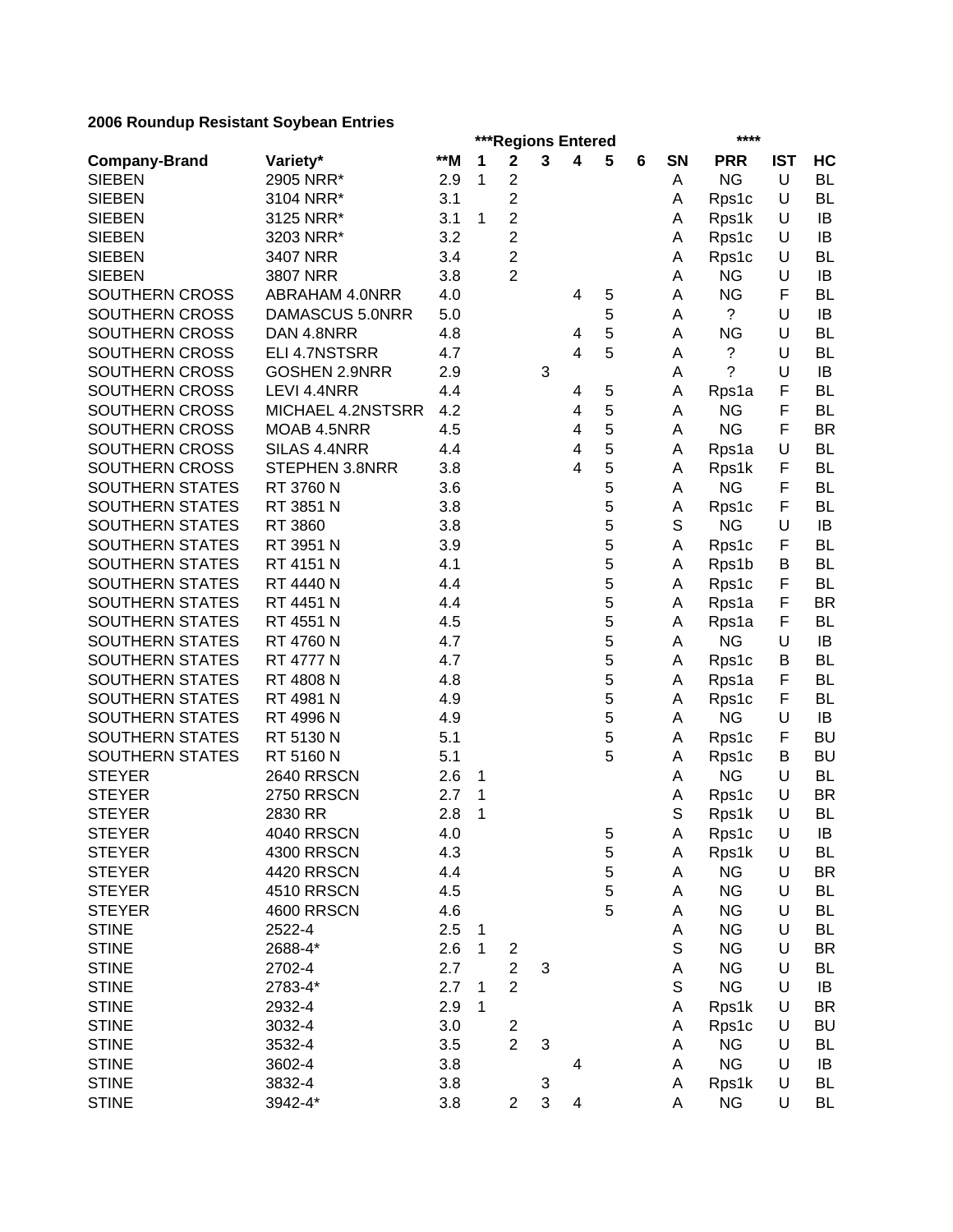|                      |                                      |       |              | ***Regions Entered      |        |                              |        |   |        | ****               |            |           |
|----------------------|--------------------------------------|-------|--------------|-------------------------|--------|------------------------------|--------|---|--------|--------------------|------------|-----------|
| <b>Company-Brand</b> | Variety*                             | $**M$ | 1            | $\mathbf{2}$            | 3      | 4                            | 5      | 6 | SN     | <b>PRR</b>         | <b>IST</b> | HC        |
| <b>STINE</b>         | 4102-4*                              | 4.1   |              |                         | 3      | 4                            |        |   | Α      | <b>NG</b>          | U          | <b>BL</b> |
| <b>STINE</b>         | 4782-4                               | 4.7   |              |                         |        | 4                            |        |   | А      | <b>NG</b>          | U          | <b>BL</b> |
| <b>STONE</b>         | <b>HC 2344 NRR*</b>                  | 3.4   |              | $\overline{\mathbf{c}}$ |        |                              |        |   | Α      | <b>NG</b>          | В          | <b>BL</b> |
| <b>STONE</b>         | <b>HC 2346 NRR</b>                   | 3.4   |              | $\overline{2}$          | 3      | 4                            |        |   | Α      | Rps1a              | В          | <b>BR</b> |
| <b>STONE</b>         | <b>HC 2355 NRR*</b>                  | 3.5   |              |                         | 3      |                              |        |   | Α      | Rps1k              | B          | IB        |
| <b>STONE</b>         | <b>HC 2385 NRR*</b>                  | 3.8   |              |                         |        | 4                            |        |   | Α      | <b>NG</b>          | B          | <b>BR</b> |
| <b>STONE</b>         | <b>HC 2405 NRR</b>                   | 4.0   |              |                         | 3      | $\overline{\mathbf{4}}$      |        |   | Α      | Rps1a              | В          | IB        |
| <b>STONE</b>         | <b>HC 2475 NRR</b>                   | 4.6   |              |                         |        | 4                            |        |   | Α      | Rps1a              | B          | IB        |
| <b>TRELAY</b>        | 2225 RR                              | 2.2   | 1            |                         |        |                              |        |   | Α      | Rps1k              | U          | <b>BL</b> |
| <b>TRELAY</b>        | 2263 RR                              | 2.6   | 1            |                         |        |                              |        |   | S      | Rps1c              | F          | IB        |
| <b>TRELAY</b>        | 2275 RR                              | 2.7   | 1            |                         |        |                              |        |   | Α      | Rps1k              | U          | IB        |
| <b>TRELAY</b>        | 2285 RR                              | 2.8   | 1            |                         |        |                              |        |   | S      | <b>NG</b>          | F          | <b>BL</b> |
| <b>TRELAY</b>        | 2294 RR                              | 2.9   | $\mathbf{1}$ |                         |        |                              |        |   | Α      | <b>NG</b>          | U          | <b>BL</b> |
| <b>TRISOY</b>        | 2940 RR(CN)                          | 2.9   |              | $\overline{\mathbf{c}}$ |        |                              |        |   | Α      | Rps1c              | U          | <b>BL</b> |
| <b>TRISOY</b>        | 2952 RR(CN)                          | 2.9   |              | $\overline{\mathbf{c}}$ |        |                              |        |   | Α      | Rps1k              | U          | <b>BL</b> |
| <b>TRISOY</b>        | 3144 RR(CN)                          | 3.1   |              | $\overline{2}$          |        |                              |        |   | Α      | <b>NG</b>          | F          | IB        |
| <b>TRISOY</b>        | 3343 RR(CN)*                         | 3.3   |              |                         | 3      |                              |        |   | Α      | Rps1c              | U          | IB        |
| <b>TRISOY</b>        | 3463 RR(CN)                          | 3.4   |              |                         | 3      |                              |        |   | Α      | Rps1c              | U          | <b>BL</b> |
| <b>TRISOY</b>        | 3550 RR(CN)                          | 3.5   |              |                         | 3      |                              |        |   | Α      | Rps1k              | U          | IB        |
| <b>TRISOY</b>        | 3766 RR(CN)                          | 3.7   |              |                         | 3      |                              |        |   | Α      | <b>NG</b>          | U          | IB        |
| <b>TRISOY</b>        | 3833 RR(CN)                          | 3.8   |              |                         | 3      |                              |        |   | Α      | Rps1k              | U          | <b>BL</b> |
| <b>TRISOY</b>        | 4030 RR(CN)*                         | 4.0   |              |                         |        | 4                            |        |   | Α      | <b>NG</b>          | U          | <b>BL</b> |
| <b>TRISOY</b>        | 4227 RR(CN)                          | 4.2   |              |                         |        | 4                            | 5      |   | Α      | Rps1k              | U          | <b>BL</b> |
| <b>TRISOY</b>        | 4254 RR(CN)                          | 4.2   |              |                         |        | 4                            | 5      |   | Α      | Rps1c              | U          | <b>BR</b> |
| <b>TRISOY</b>        | 4557 RR(CN)                          | 4.5   |              |                         |        | 4                            | 5      |   | A      | <b>NG</b>          | U          | <b>BR</b> |
| <b>TRISOY</b>        | 4838 RR(CN)                          | 4.8   |              |                         |        | 4                            | 5      |   | A      | <b>NG</b>          | U          | <b>BL</b> |
| <b>VIGORO</b>        | <b>V26N7 RR</b>                      | 2.6   | 1            |                         |        |                              |        |   | Α      | <b>NG</b>          | F          | <b>BL</b> |
| <b>VIGORO</b>        | <b>V 29N6 RR</b>                     | 2.9   | 1            |                         |        |                              |        |   | А      | Rps1c              | F          | <b>BL</b> |
| <b>VIGORO</b>        | V 33N6 RR                            | 3.3   |              |                         | 3      |                              |        |   | Α      | Rps1k              | F          | IB        |
| <b>VIGORO</b>        | <b>V 34N7 RR</b>                     | 3.4   |              |                         | 3      |                              |        |   | Α      | Rps1c              | F          | <b>BL</b> |
| <b>VIGORO</b>        | <b>V 35N4 RR</b>                     | 3.5   |              |                         | 3      |                              |        |   | Α      |                    | F          | <b>BL</b> |
| <b>VIGORO</b>        | <b>V 36N7 RR</b>                     |       |              |                         |        |                              |        |   |        | Rps1k<br><b>NG</b> | F          | <b>BL</b> |
|                      |                                      | 3.6   |              |                         | 3      |                              |        |   | Α<br>S | <b>NG</b>          | F          | <b>BL</b> |
| <b>VIGORO</b>        | V 386 RR<br>V 38N5 RS*               | 3.8   |              |                         | 3<br>3 |                              |        |   |        |                    | F          | <b>BU</b> |
| <b>VIGORO</b>        |                                      | 3.8   |              |                         |        |                              |        |   | Α      | Rps1c              |            |           |
| <b>VIGORO</b>        | V 42N3 RR*                           | 4.2   |              |                         |        | 4                            | 5      |   | A      | <b>NG</b>          | F          | <b>BL</b> |
| <b>VIGORO</b>        | <b>V 42N7 RS</b><br><b>V 44N6 RR</b> | 4.2   |              |                         |        | 4<br>$\overline{\mathbf{4}}$ | 5<br>5 |   | Α      | <b>NG</b>          | F<br>F     | <b>BL</b> |
| <b>VIGORO</b>        |                                      | 4.4   |              |                         |        |                              |        |   | Α      | <b>NG</b>          |            | <b>BR</b> |
| <b>WILKEN</b>        | <b>W 2311 NRR</b>                    | 2.1   | $\mathbf{1}$ |                         |        |                              |        |   | Α      | Rps1c              | B          | <b>BL</b> |
| <b>WILKEN</b>        | W 2319 RR                            | 2.1   |              | 2                       |        |                              |        |   | S      | <b>NG</b>          | B          | BL        |
| <b>WILKEN</b>        | <b>W 2320 NRR</b>                    | 2.2   |              | $\overline{c}$          |        |                              |        |   | Α      | Rps1k              | B          | IB        |
| <b>WILKEN</b>        | W 2322 NRR                           | 2.2   | 1            | $\boldsymbol{2}$        |        |                              |        |   | Α      | Rps1k              | В          | BL        |
| <b>WILKEN</b>        | <b>W 2341 NRR</b>                    | 2.4   |              | 2                       |        |                              |        |   | Α      | Rps1k              | В          | <b>BL</b> |
| <b>WILKEN</b>        | W 2541 NRR*                          | 2.4   |              | 2                       |        |                              |        |   | Α      | Rps1a              | B          | IB        |
| <b>WILKEN</b>        | W 2655 NRR                           | 2.5   |              | $\boldsymbol{2}$        |        |                              |        |   | A      | <b>NG</b>          | В          | <b>BL</b> |
| <b>WILKEN</b>        | W 2671 NRR*                          | 2.7   | 1            | $\boldsymbol{2}$        |        |                              |        |   | Α      | Rps1k              | В          | <b>BL</b> |
| <b>WILKEN</b>        | W 2763 RR                            | 2.6   |              | $\boldsymbol{2}$        |        |                              |        |   | S      | Rps1c              | В          | <b>BL</b> |
| <b>WILKEN</b>        | <b>W 2765 NRR</b>                    | 2.6   |              | $\boldsymbol{2}$        |        |                              |        |   | Α      | <b>NG</b>          | B          | <b>BL</b> |
| <b>WILKEN</b>        | <b>W 2792 NRR</b>                    | 2.9   |              | $\mathbf 2$             | 3      |                              |        |   | Α      | Rps1c              | B          | <b>BL</b> |
| <b>WILKEN</b>        | <b>W 2871 NRR</b>                    | 2.7   | $\mathbf{1}$ | $\overline{2}$          |        |                              |        |   | Α      | Rps1k              | B          | IB        |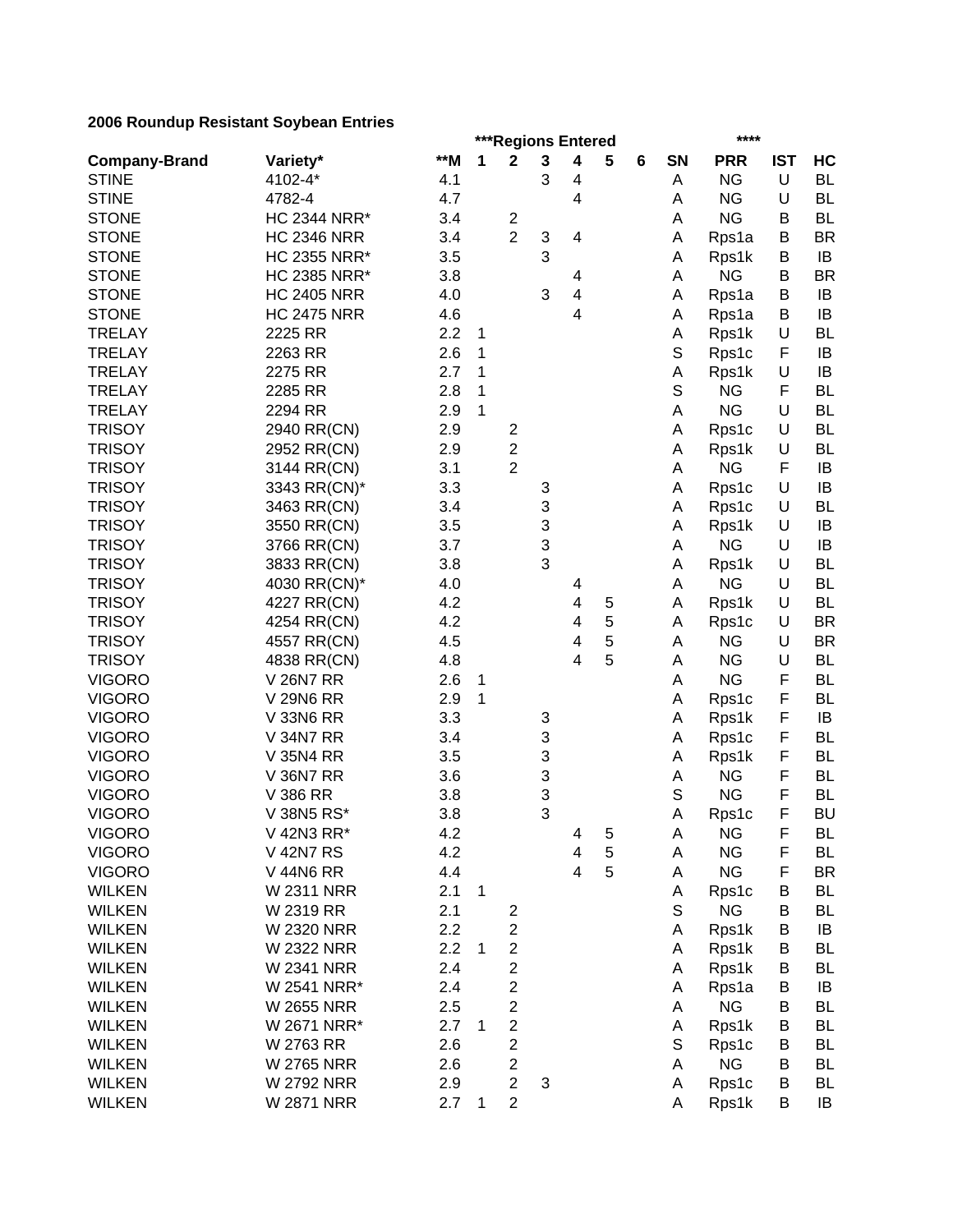|                      |                   | ***Regions Entered |   |                         |   |                         |   |   |    | ****       |            |           |  |  |
|----------------------|-------------------|--------------------|---|-------------------------|---|-------------------------|---|---|----|------------|------------|-----------|--|--|
| <b>Company-Brand</b> | Variety*          | $**M$              | 1 | $\overline{\mathbf{2}}$ | 3 | $\overline{\mathbf{4}}$ | 5 | 6 | SN | <b>PRR</b> | <b>IST</b> | HC        |  |  |
| <b>WILKEN</b>        | <b>W 2881 NRR</b> | 2.8                |   | $\overline{c}$          |   |                         |   |   | Α  | Rps1k      | B          | <b>BR</b> |  |  |
| <b>WILKEN</b>        | <b>W 2999 NRR</b> | 2.9                |   | $\overline{c}$          | 3 |                         |   |   | A  | <b>NG</b>  | B          | <b>BL</b> |  |  |
| <b>WILKEN</b>        | <b>W 3405 NRR</b> | 3.0                |   | $\overline{c}$          |   |                         |   |   | Α  | Rps1c      | В          | <b>BU</b> |  |  |
| <b>WILKEN</b>        | W 3410 RR         | 3.1                |   | $\overline{\mathbf{c}}$ |   |                         |   |   | S  | Rps1c      | B          | <b>BL</b> |  |  |
| <b>WILKEN</b>        | W 3411 NRR*       | 3.1                |   | 2                       | 3 |                         |   |   | Α  | Rps1c      | B          | IB        |  |  |
| <b>WILKEN</b>        | W 3419 NRR*       | 3.1                |   | $\overline{c}$          |   |                         |   |   | Α  | Rps1k      | B          | <b>BL</b> |  |  |
| <b>WILKEN</b>        | W 3425 NRR*       | 3.2                | 1 | $\overline{c}$          |   |                         |   |   | Α  | Rps1k      | В          | IB        |  |  |
| <b>WILKEN</b>        | <b>W 3429 NRR</b> | 3.2                |   | $\overline{2}$          | 3 |                         |   |   | A  | Rps1k      | B          | <b>BL</b> |  |  |
| <b>WILKEN</b>        | <b>W 3434 NRR</b> | 3.3                |   | $\overline{2}$          | 3 |                         |   |   | Α  | Rps1c      | B          | <b>BL</b> |  |  |
| <b>WILKEN</b>        | W 3461 NRR*       | 3.6                |   |                         | 3 |                         |   |   | Α  | Rps1k      | B          | <b>BL</b> |  |  |
| <b>WILKEN</b>        | <b>W 3465 NRR</b> | 3.6                |   |                         | 3 |                         |   |   | Α  | <b>NG</b>  | B          | <b>BL</b> |  |  |
| <b>WILKEN</b>        | <b>W 3467 NRR</b> | 3.6                |   |                         | 3 |                         |   |   | Α  | Rps1c      | B          | IB        |  |  |
| <b>WILKEN</b>        | <b>W 3473 NRR</b> | 3.7                |   |                         | 3 |                         |   |   | A  | Rps1c      | В          | <b>BU</b> |  |  |
| <b>WILKEN</b>        | <b>W 3479 NRR</b> | 3.7                |   |                         | 3 |                         |   |   | Α  | Rps1c      | В          | <b>BU</b> |  |  |
| <b>WILKEN</b>        | <b>W 3488 NRR</b> | 3.8                |   |                         | 3 |                         |   |   | Α  | <b>NG</b>  | B          | IB        |  |  |
| <b>WILKEN</b>        | <b>W 3491 NRR</b> | 3.9                |   |                         | 3 |                         |   |   | A  | Rps1k      | B          | <b>BL</b> |  |  |
| <b>WILKEN</b>        | <b>W 3499 NRR</b> | 3.9                |   |                         | 3 |                         |   |   | Α  | Rps1c      | B          | <b>BU</b> |  |  |
| <b>WILKEN</b>        | <b>WX 408 NRR</b> | 3.6                |   |                         | 3 |                         |   |   | Α  | Rps1c      | B          | <b>BL</b> |  |  |
| <b>WILLCROSS</b>     | RR 2256 N         | 2.5                | 1 |                         |   |                         |   |   | Α  | <b>NG</b>  | B          | <b>BL</b> |  |  |
| <b>WILLCROSS</b>     | RR 2287 N         | 2.8                | 1 | $\overline{c}$          |   |                         |   |   | A  | <b>NG</b>  | B          | <b>BL</b> |  |  |
| <b>WILLCROSS</b>     | RR 2296 N         | 3.0                | 1 | $\overline{c}$          |   |                         |   |   | A  | <b>NG</b>  | B          | <b>BL</b> |  |  |
| <b>WILLCROSS</b>     | RR 2327 N         | 3.2                | 1 | $\overline{2}$          | 3 |                         |   |   | Α  | Rps1k      | В          | <b>BL</b> |  |  |
| <b>WILLCROSS</b>     | RR 2335 N         | 3.3                | 1 |                         |   |                         |   |   | Α  | Rps1k      | B          | IB        |  |  |
| <b>WILLCROSS</b>     | RR 2354 N*        | 3.5                |   | $\overline{2}$          |   |                         |   |   | Α  | Rps1k      | B          | BL        |  |  |
| <b>WILLCROSS</b>     | RR 2355 N         | 3.6                |   |                         | 3 | $\overline{4}$          |   |   | Α  | Rps1c      | B          | IB        |  |  |
| <b>WILLCROSS</b>     | RR 2385 N         | 3.8                |   |                         | 3 |                         |   |   | Α  | Rps1c      | B          | <b>BU</b> |  |  |
| <b>WILLCROSS</b>     | <b>RR 2386</b>    | 3.8                |   |                         |   | 4                       |   |   | S  | <b>NG</b>  | B          | <b>BL</b> |  |  |
| <b>WILLCROSS</b>     | RR 2387 N         | 3.8                |   | $\overline{2}$          | 3 | $\overline{\mathbf{4}}$ |   |   | A  | <b>NG</b>  | B          | IB        |  |  |
| <b>WILLCROSS</b>     | RR 2392 N         | 3.7                |   |                         |   | 4                       |   |   | Α  | Rps1c      | B          | <b>BU</b> |  |  |
| <b>WILLCROSS</b>     | RR 2397 N         | 3.9                |   |                         |   | 4                       |   |   | Α  | Rps1c      | Β          | IB        |  |  |
| <b>WILLCROSS</b>     | RR 2446 N         | 4.4                |   |                         | 3 | 4                       |   |   | Α  | <b>NG</b>  | B          | <b>BR</b> |  |  |

\* Producer Nominated Variety

\*\* Maturity Group

\*\*\*1 = Region 1: Erie, Mt. Morris & DeKalb

2 = Region 2: Monmouth, Goodfield & Dwight

3 = Region 3: Perry, New Berlin & Urbana

4 = Region 4: Belleville & Brownstown

5 = Region 5: Harrisburg & Elkville

6 = Urbana 7" Row

\*\*\*\*SN- Source of Soybean Cyst Nematode Resistance

 $A = PI 88788$ , B = PI 548402 (Peking), C = PI 437654 (Hartwig), S = Susceptible, X = cystx®,

D = PU-SCN 14, R? = resistant, source unknown.

PRR = Phythophthora Root Rot Resistance

Rps1<sup>\*</sup> = resistance gene, seg1<sup>\*</sup> = segregating for specified gene, NG = No Gene, ? = unknown

IST = Insecticide Seed Treatment